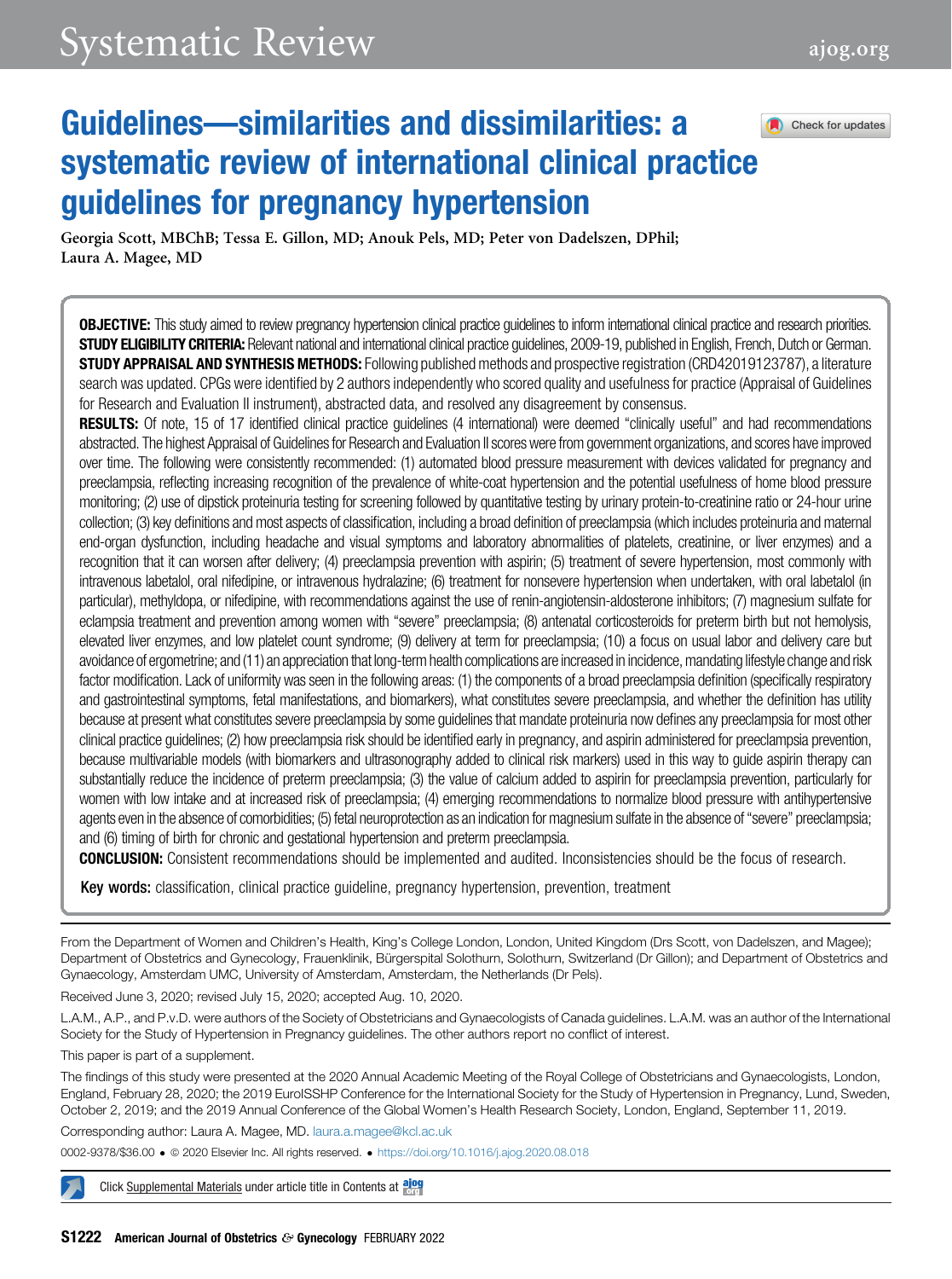#### Introduction

Hypertension is among the most common medical disorders in pregnancy, affecting up to 1 in 10 pregnancies worldwide.<sup>[1](#page-11-0)</sup> Although some countries have recently achieved reductions in pregnancy hypertension-related maternal mortality, serious maternal and perinatal morbidity persists, maintaining pregnancy hypertension as a healthcare priority.<sup>[2](#page-11-1)</sup>

There are many national and international clinical practice guidelines (CPGs) covering pregnancy hypertension classification, diagnosis, and management, generally, and preeclampsia prediction and prevention, specifically. In our 2014 systematic review, $3$  we found that there were areas of consistency appropriate for auditable standards and areas of inconsistency to be addressed by future research.

We sought to update our previous systematic review of CPGs to summarize current thinking about pregnancy hypertension designed to inform clinical practice and future research.

#### Materials and Methods

The review was registered with the international prospective register of systematic reviews (reference, CRD42019123787). As a systematic review of published material, research ethics board approval was not required.

#### Literature search

We replicated the comprehensive search strategy of bibliographic databases as in Gillon et al, $3$  updating the search from January 2013 to October 2019. Key words and medical subject headings, relating to the themes of "pregnancy," "hypertension," "hypertensive disorders of pregnancy," and "guidelines," were combined to search MEDLINE, Embase, the Cochrane Central Register of Controlled Trials, Health Technology Assessments, and the Database of Abstracts of Reviews of Effects. In addition, we searched "Guidelinecentral.com" and Google Scholar, applying the key words "hypertensive disorders of pregnancy," "hypertension during pregnancy," "hypertension in

pregnancy," "preeclampsia," and "gestational hypertension," combined with "guideline" or "clinical practice guideline." For Google Scholar searches, the first 100 results were screened based on the assumption that the most relevant results would appear first. A manual search was conducted for the website of every society listed as a member of the International Federation of Gynecology and Obstetrics.<sup>[4](#page-12-1)</sup> Finally, specific efforts were made to identify updates (be they comprehensive or only relating to certain aspects of the previous guideline) of CPGs included in Gillon et al, $3$  by searching the websites of the relevant societies and utilizing personal contacts to ascertain if (and when) an update had occurred or was pending (Supplemental Table 1). Results were filtered according to our eligibility criteria.

## Eligibility

We defined a CPG as an evidence-based document issued by a professional medical society, government body, or a similar organization that offered structured advice for healthcare professionals. As done previously, $3$  we included multidisciplinary CPGs that were published within the last decade  $(2009-2019)$ ; covered diagnosis, assessment, and management of at least 1 hypertensive disorder of pregnancy (HDP); and were written in (or officially translated into) English, French, Dutch, or German (understood by the review authors). In addition, articles that were explicit updates to the CPGs in Gillon et al<sup>[3](#page-12-0)</sup> were included. As done before,<sup>3</sup> we excluded publications that did not reference primary literature and so were not deemed to be evidence based, were adapted entirely from existing CPGs and so did not offer original information, or were local or regional in scope when there was a relevant national document.

#### Evaluation

CPG quality was assessed using the Appraisal of Guidelines for Research and Evaluation (AGREE) II tool<sup>[5](#page-12-2)</sup> that has the following 6 domains (number of items): scope and purpose  $(n=3)$ , stakeholder<br>involvement  $(n=3)$ , rigor of involvement

development  $(n=8)$ , clarity of presentation  $(n=3)$ , applicability  $(n=4)$ , and editorial independence  $(n=2)$ . Each reviewer assessed whether the guideline could be recommended for use; if so, the recommendations were abstracted. Pre-vious AGREE II assessments<sup>[3](#page-12-0)</sup> were carried forward if only 1 aspect of the CPG was updated and similar methods were used. If CPGs were published by a single issuer as separate documents intended for concurrent use, they were assessed collectively using the AGREE II tool. In addition, 2 authors (G.S. and either T.E.G., A.P., P.v.D., or L.A.M.) rated each CPG independently for quality, methods to grade evidence quality, and recommendation strength and content. Disagreements were resolved through discussion.

We used structured data tables from Gillon et  $al^3$  $al^3$  to abstract CPG recommendations and related text from CPGs. Results are presented descriptively, for diagnosis, classification, prediction, prevention, and management. Expectant care was inferred when CPGs advised, "do not offer planned birth," "aim to prolong pregnancy," or "continue surveillance," and not just when a CPG recommended delivery at a certain gestational age.

#### **Results**

Our search strategy yielded 252 articles— 192 from bibliographic database searches and 60 from other sources ([Figure](#page-3-0)). After the duplicates were removed and the titles screened, 62 full-text articles were retrieved for closer scrutiny; 36 were excluded because they did not reference HDP lit[e](#page-12-3)rature  $(n=2)$ ,  $6-8$  were based entirely on preexisting CPGs  $(n=2)$ , <sup>[9](#page-12-4),[10](#page-12-5)</sup> did not satisfy our CPG definition  $(n=12)$ ,  $11-22$  were not in the prespecified languages (n=9, in Spanish,  $2^{25-26}$ <br>Russian,  $27$  Lithuanian,  $28$  Danish,  $29$ Lithuanian, $28$ Romanian, $30$  and Polish $31$  [for which there was an official English translation that was included]), were not the latest version of an included CPG  $(n=6)$ ,<sup>32-37</sup><br>or were too narrow in scope were too narrow in scope  $(n=4).$ <sup>[38](#page-13-0)-41</sup> Of 13 CPGs in our previous review,<sup>[3](#page-12-0)</sup> 6 were not considered because they were superseded by a national guideline<sup>42-45</sup> or publication before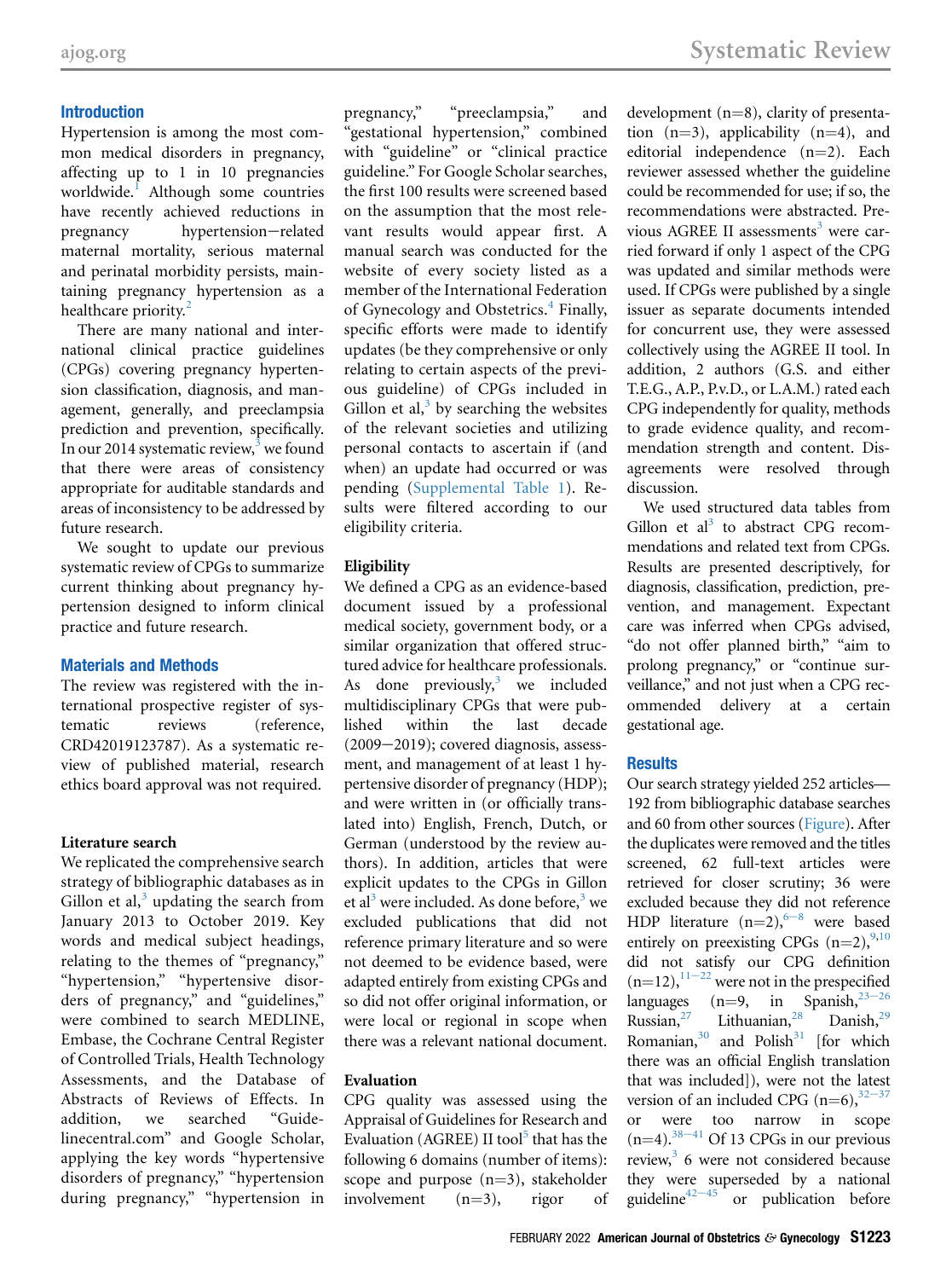#### AJOG at a Glance

### Why was this study conducted?

To review pregnancy hypertension clinical practice guidelines (CPGs) to inform international practice and research.

#### Key findings

Key consistencies between CPGs include: blood pressure measurement, dipstick proteinuria testing with confirmation by protein:creatinine ratio, a broad definition of preeclampsia, preeclampsia prevention with aspirin, treatment of severe hypertension, antihypertensive agents used for any severity of hypertension, magnesium sulphate for eclampsia prevention and treatment (for "severe" preeclampsia), delivery for term preeclampsia, and acknowledgement of the longterm health consequences of hypertensive pregnancy. Key differences between CPGs include: definitions of preeclampsia severity, biomarkers for prediction or time-of-disease assessment, and normalization of blood pressure when nonseverely elevated.

#### What does this add to what is known?

CPGs are increasingly evidence-based and their recommendations aligned. Consistent recommendations should be implemented and audited. Inconsistencies should guide research priorities.

 $2009,$ <sup>[46,](#page-13-2)[47](#page-13-3)</sup> and 4 because they had been updated and reissued<sup>32-35</sup>; 3 had [been](#page-13-4) updated in part and were included. $48-50$ The 17 included CPGs (26 publications) are listed in [Table 1.](#page-4-0)

#### Characteristics of included clinical practice guidelines

Notably, 4 CPGs were intended for a multinational audience (the World Health Organization [WHO], the Society of Obstetric Medicine of Australia and New Zealand [SOMANZ], the International Society for the Study of Hypertension in Pregnancy [ISSHP], and the European Society of Cardiology [ESC]), and 13 were for national use— 11 from high-income and 2 from upper-middle-income countries across 5 continents. For the 6 non-English publications, 3 were reviewed in their original languages (Netherlands [NLD], Germany [DEU], Tunisia [TUN]) and 3 as official English translations (France [FRA], Norway [NOR], and Poland [POL]). Most CPGs were produced by professional societies, but 2 were produced by government organizations (National Institute for Health and Care Excellence [NICE], Ministry of Health, New Zealand [NZL]) and 1 by the WHO.

Most CPGs were published as a single document, but the number varied  $(1-11)$ , and the pages were from 5 (Italy [ITA]) to 1139 (NICE) (median, 55) (Supplemental Table 2).

#### Quality of clinical practice guidelines

No CPG had an AGREE II score of 80% in all domains (Supplemental Table 2), but this high score was seen in 5 of 6 domains for governmental CPGs (NICE and NZL) and 4 of 6 domains for WHO. CPGs scored best on "scope and purpose" and "clarity of presentation," when 15 of 17 scored  $\geq$ 50%; the lowest scores for presentation clarity resulted from not formulating key recommendations (ITA and SOMANZ). Poor scores were most commonly seen for applicability (14 CPGs scoring  $\leq 50\%$ ), failure to report audit criteria (specified by the following 3 CPGs: WHO, SOMANZ, and NICE), and failure to report facilitators and barriers to recommendation implementation and proposed resource implications (10/17 and 11/17 CPGs scoring the minimum, respectively). Editorial independence from funders was poorly reported (11/ 17). Overall, all but ITA and NOR were deemed clinically useful  $(n=15)$  and their content was abstracted.

## Quality of evidence and strength of recommendations

Using 9 different grading systems, 8 of 15 CPGs rated both the quality of evidence and strength of their recommendations (WHO, Canada [CAN], FRA, Brazil [BRA], NZL, ESC, POL, and TUN), 3 only the quality of evidence (NICE, NLD, United States [USA]), 1 just the strength of recommendations (DEU), and 3 neither (SOMANZ, Ireland [IRL], and ISSHP).

#### Practice recommendations

#### Hypertension and proteinuria: diagnosis and measurement

Hypertension and its severity were defined by all CPGs but the WHO [\(Table 2\)](#page-6-0). Hypertension was defined as a systolic blood pressure (BP) of  $\geq$ 140 mm Hg and a diastolic BP of  $\geq$ 90 mm Hg (n=13/14). Most CPGs (n=10) recommended in-office repeat measurement for confirmation, and many acknowledged that out-of-office confirmation may be useful  $(n=8)$ , although few  $(n=3)$  formally recommended this. Severe hypertension was defined as BP of  $\geq$ 160/110 mm Hg (n=13/14) other than by SOMANZ that advocated  $>170/110$ mm Hg.

Most CPGs provided recommendations about BP measurement. Of note, 9 CPGs specified that the woman should be rested before BP measurement, but rest time varied from a few minutes (BRA and POL) to "preferably greater than 10 minutes" (USA) or was unspecified. Advice on positioning always had the woman seated  $(n=11)$ . Few CPGs commented on the choice of arm when interarm BP readings differ  $(n=6)$ ; all recommended using the arm with the higher value or the right arm if the difference was <10 mm Hg (NLD). Advice about the appropriate cuff size was common  $(n=13)$ , but few CPGs specified that the cuff length should be 1.5 times the circumference of the patient's arm  $(n=4)$ .

Most CPGs advised on BP devices that were acceptable  $(n=12)$ , all recommending an automated device validated for use in pregnancy  $(n=12/12)$  with 5 recommending a reference website for specific devices as [www.dableducational.](http://www.dableducational.org) [org](http://www.dableducational.org) (CAN, FRA, ISSHP, and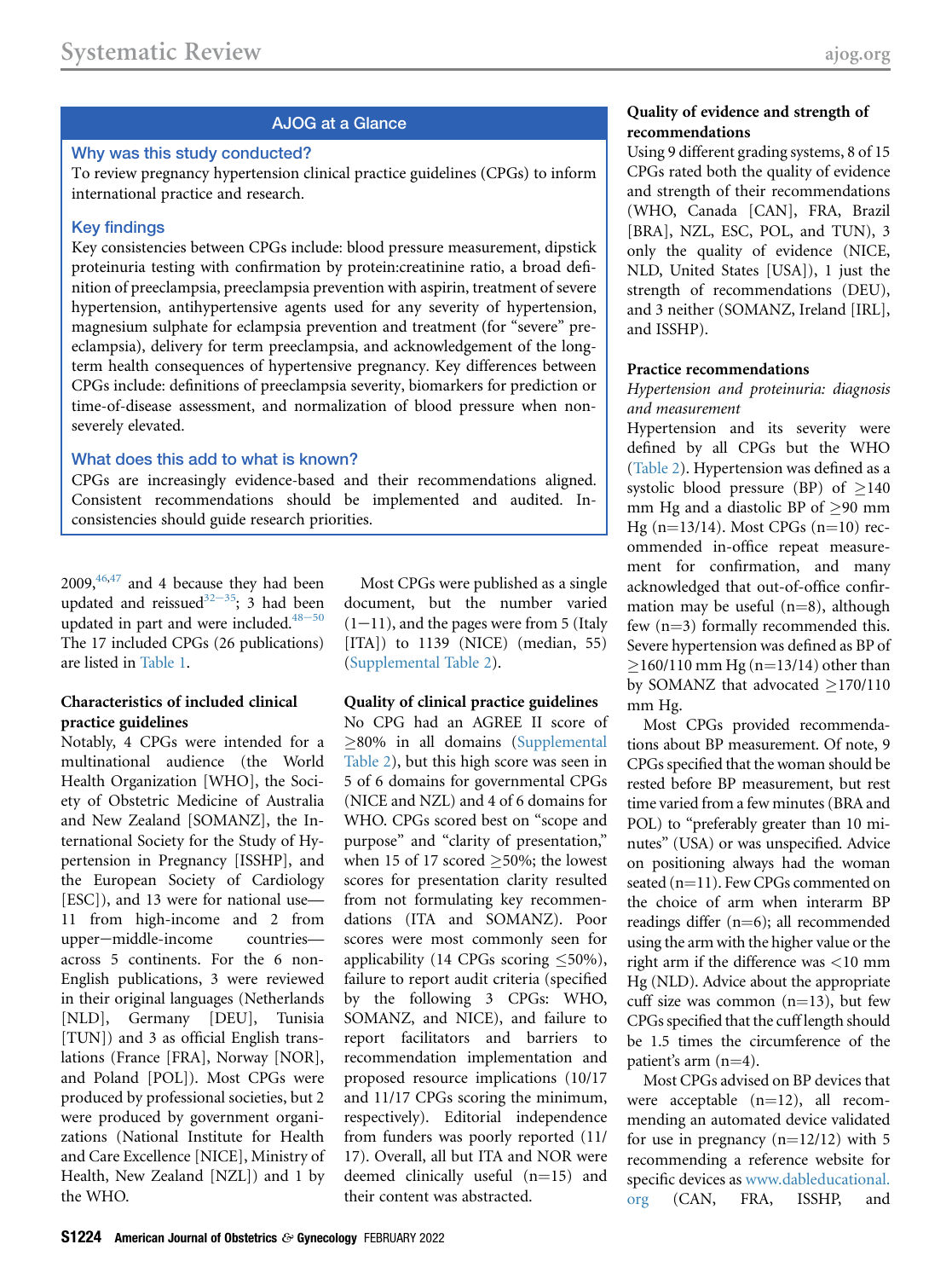ESC) or [http://bhsoc.org/bp-monitors/](http://bhsoc.org/bp-monitors/bp-monitors) [bp-monitors](http://bhsoc.org/bp-monitors/bp-monitors) (POL) and 2 stating specifically that wrist devices are not appropriate for use (FRA and DEU). If the use of a validated device is not possible, 7 CPGs highlighted that BP device should regularly be compared with and calibrated against a reference device (NLD, CAN, SOMANZ, IRL, FRA, BRA, and ISSHP). Most CPGs mentioned an acceptable use of the mercury sphygmomanometer  $(n=9/12)$  and fewer aneroid devices  $(n=6/12)$ . Of the 10 CPGs that recommended nonautomated devices, most  $(n=8/10)$  advised on Korotkoff phase V for diastolic BP (with DEU also noting this), but some said that phase IV would be acceptable  $(n=5/10)$ .

Most CPGs recommended that dipstick testing be used for initial detection of proteinuria ( $n=12$ ), with a "positive" result usually designated as  $\geq$ 1+ (n=10/12) rather than  $\geq$ 2+ (n=1/ 12) or not defined  $(n=1/12)$ . All CPGs recommended that a positive dipstick result should be confirmed by quantitative testing  $(n=12/12)$ . If quantitative testing was not available, dipstick proteinuria testing considered diagnostic was usually specified (n=8) as  $\geq$ 2+ by all but BRA that recommended that "a positive result in  $>2$  samples" be considered diagnostic or repeated results  $\geq$ 1+ (SOMANZ).

Proteinuria quantification method was usually specified  $(n=13)$ —usually<br>urinary protein-to-creatinine ratio protein-to-creatinine (PrCr) of  $\geq$ 30 mg/mmol (n=11/13), but also 24-hour urinary protein of  $\geq$ 0.3 g/<br>d (n=8/13). Urinary albumin-to- $(n=8/13)$ . Urinary albumin-tocreatinine ratio (ACR) was not often recommended  $(n=3/13)$  and significant levels varied from  $\geq$ 8 mg/mmol (NICE) to  $\geq$ 30 mg/mmol (BRA and ESC).

#### Classification of the hypertensive disorders of pregnancy

All CPGs defined chronic or "preexisting" hypertension and gestational hypertension (GH), other than the WHO that focused only on preeclampsia. Chronic hypertension was defined as hypertension detected before pregnancy or during pregnancy before 20 weeks' gestation by all relevant CPGs  $(n=14/14)$ . Although 4 specified that Although 4 specified that

<span id="page-3-0"></span>

A PRISMA flowchart representing the results of literature search

PRISMA, Preferred Reporting Items for Systematic Reviews and Meta-analyses.

Scott. Pregnancy hypertension guidelines—similarities and dissimilarities. Am J Obstet Gynecol 2022.

hypertension must persist after delivery (ESC, USA, DEU, POL), 2 stipulated persistence beyond 6 weeks (ESC, POL), 1 for  $>12$  weeks (DEU), and 1 for an unspecified time (USA). Few CPGs mentioned potential secondary causes of hypertension, however uncommon (CAN, SOMANZ, IRL, ISSHP, USA, NICE, and POL). (Superimposed preeclampsia is defined below.)

GH was defined as new-onset hypertension detected after 20 weeks' gestation for all but DEU that did not specify

the gestational age of onset. In addition, 6 CPGs specified that GH must resolve after delivery, within 6 weeks (ESC and POL) or 12 weeks (NLD, SOMANZ, IRL, and NZL). Only CAN mentioned the potential for a secondary cause of hypertension.

Preeclampsia was defined by all CPGs, as hypertension after 20 weeks' gestation in association with at least 1 other target organ manifestation. A total of 3 CPGs defined preeclampsia traditionally and regarded proteinuria as mandatory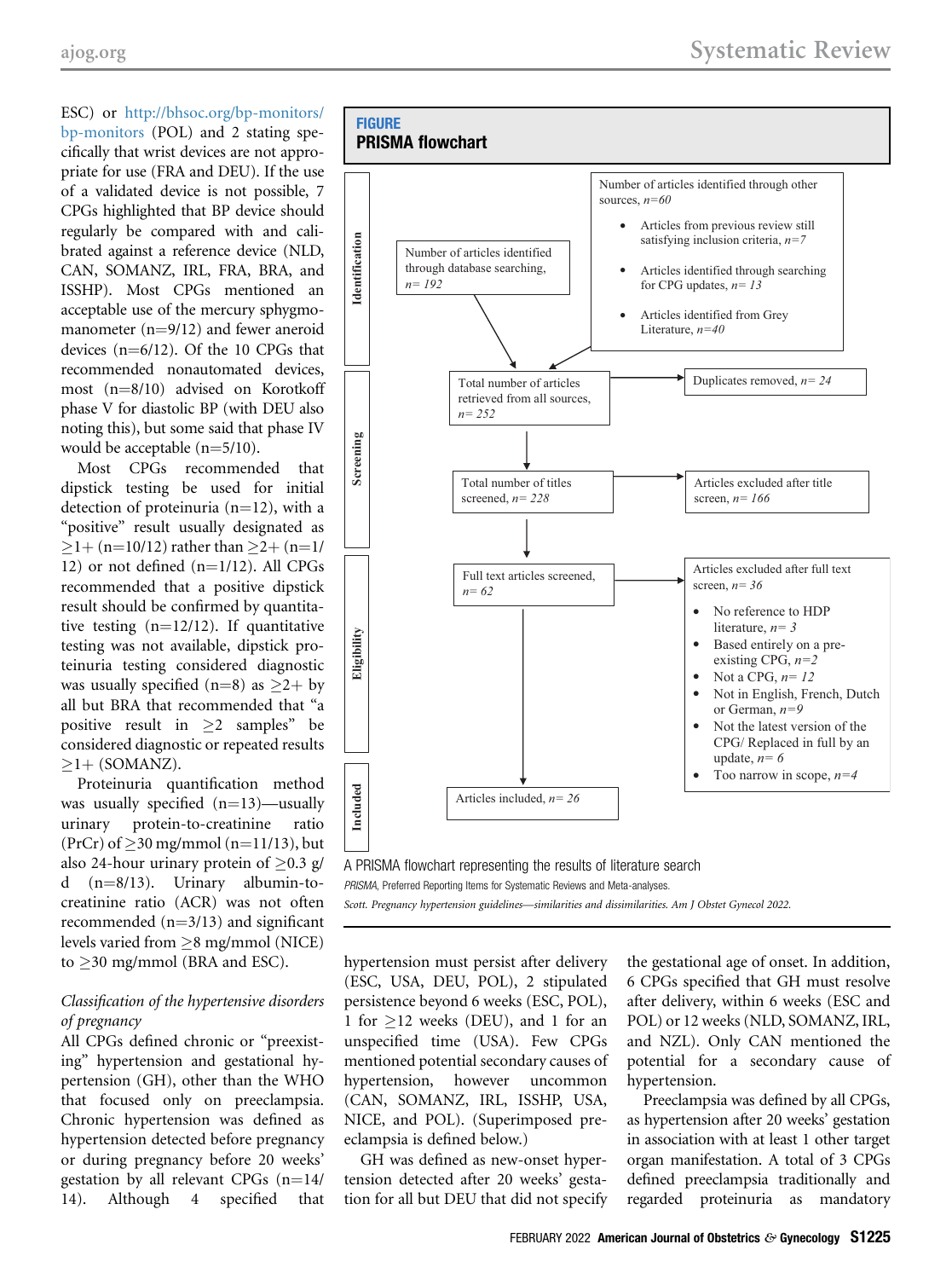<span id="page-4-0"></span>

| <b>TABLE 1</b>                                                           |                | Clinical practice guidelines included in this review                                                                                                                                                                                         |
|--------------------------------------------------------------------------|----------------|----------------------------------------------------------------------------------------------------------------------------------------------------------------------------------------------------------------------------------------------|
| <b>CPG</b> abbreviation                                                  | Y <sup>a</sup> | <b>CPG full name and references</b>                                                                                                                                                                                                          |
| International                                                            |                |                                                                                                                                                                                                                                              |
| <b>WHO</b>                                                               | 2011           | World Health Organization 2011 with updates on calcium supplementation to prevent<br>preeclampsia, management of severe hypertension, and timed delivery for severe<br>preeclampsia48,51-53                                                  |
| <b>SOMANZ</b>                                                            | 2014           | Society of Obstetric Medicine of Australia and New Zealand (SOMANZ) 2014 <sup>71</sup>                                                                                                                                                       |
| ESC                                                                      | 2018           | European Society of Cardiology (ESC) 2018 <sup>65</sup>                                                                                                                                                                                      |
| <b>ISSHP</b>                                                             | 2018           | International Society for the Study of Hypertension in Pregnancy 2018 <sup>54</sup>                                                                                                                                                          |
| North America                                                            |                |                                                                                                                                                                                                                                              |
| CAN                                                                      | 2014           | Society of Obstetricians and Gynaecologists of Canada (SOGC) 2014 with update on<br>antihypertensive therapy in partnership with Hypertension Canada <sup>50,55</sup>                                                                        |
| <b>USA</b>                                                               | 2019           | American College of Obstetricians and Gynecologists (ACOG) 2019 in three publications on<br>gestational hypertension and preeclampsia, chronic hypertension, and the Committee Opinion on<br>emergent therapy of severe hypertension $56-58$ |
| South America                                                            |                |                                                                                                                                                                                                                                              |
| <b>BRA</b>                                                               | 2016           | Sociedade Brasileire de Cardiologia (SBC) 2016 <sup>59</sup>                                                                                                                                                                                 |
| Europe                                                                   |                |                                                                                                                                                                                                                                              |
| <b>ITA</b>                                                               | 2013           | Italian Society of Hypertension (SIAA) 2013 <sup>60</sup>                                                                                                                                                                                    |
| FRA                                                                      | 2016           | French Society of Hypertension (SFH) 2016 (2016 English translation) <sup>61</sup>                                                                                                                                                           |
| NOR                                                                      | 2014           | Norwegian Society of Obstetrics and Gynaecology (NGF) 2014 (2016 English translation) <sup>62</sup>                                                                                                                                          |
| <b>IRL</b>                                                               | 2016           | Institute of Obstetricians and Gynaecologists Royal College of Physicians of Ireland (RCPI) 2016 in<br>two publications about hypertensive disorders and severe preeclampsia and eclampsia <sup>63,64</sup>                                  |
| <b>NLD</b>                                                               | 2011           | Nederlandse Vereniging voor Obstetrie en Gynaecologie (NVOG) 2011 with updates on BP<br>measurement and aspirin for preeclampsia prevention <sup>49,66,67</sup>                                                                              |
| <b>DEU</b>                                                               | 2019           | German Society of Gynecology and Obstetrics (DGGG) 2019 <sup>68</sup>                                                                                                                                                                        |
| UK                                                                       | 2019           | National Institute for Health and Care Excellence (NICE) 201969                                                                                                                                                                              |
| POL                                                                      | 2019           | Polish Society of Hypertension (PSH), Polish Cardiac Society and Polish Society of Gynecologists<br>and Obstetricians 2019 (2019 English translation) <sup>70</sup>                                                                          |
| Australasia                                                              |                |                                                                                                                                                                                                                                              |
| <b>NZL</b>                                                               | 2018           | Ministry of Health, New Zealand 2018 <sup>72</sup>                                                                                                                                                                                           |
| Africa                                                                   |                |                                                                                                                                                                                                                                              |
| <b>TUN</b>                                                               | 2016           | La Société Tunisienne de Gynécologie Obstétrique (STGO) 2016 <sup>73</sup>                                                                                                                                                                   |
| Poland; TUN, Tunisia; UK, United Kingdom; USA, United States of America. |                | BRA, Brazil; CAN, Canada; CPG, clinical practice guideline; DEU, Germany; FRA, French Society of Hypertension; IRL, Ireland; ITA, Italy; NLD, Netherlands; NOR, Norway; NZL, New Zealand; POL,                                               |

<span id="page-4-1"></span><sup>a</sup> Year of publication refers to the date of the main document, even if there have been subsequent partial updates of information.

Scott. Pregnancy hypertension guidelines—similarities and dissimilarities. Am J Obstet Gynecol 2022.

(WHO, NLD, and FRA). Other CPGs defined preeclampsia "broadly," without proteinuria as mandatory  $(n=12)$ , but among the many potential target organ manifestations, there was a widespread agreement that target organ involvement was defined by maternal symptoms of headache or visual disturbances (n=12/12), proteinuria (n=12/ 12), abnormal routine laboratory testing

of low platelet count (all but DEU;  $n=11/11$ 12), raised serum creatinine (all but ESC; n=11/12), or elevated liver enzymes  $(n=12/12)$ . However, there was no agreement on definitions that were often unspecified. Fetal manifestations were not widely endorsed; the most common criterion was fetal growth restriction  $(n=9/12)$ , followed by abnormal umbilical artery Doppler  $(n=3/12)$ , stillbirth

 $(n=4/12)$ , or abruption  $(n=2/12)$ . Only CAN mentioned oligohydramnios or abnormal fetal heart rate.

Eclampsia was defined as seizures during pregnancy, associated with preeclampsia or another HDP; 3 CPGs specified that seizures must have no other cause (WHO, DEU, and USA).

Only 3 CPGs recommended biomarkers for preeclampsia diagnosis, so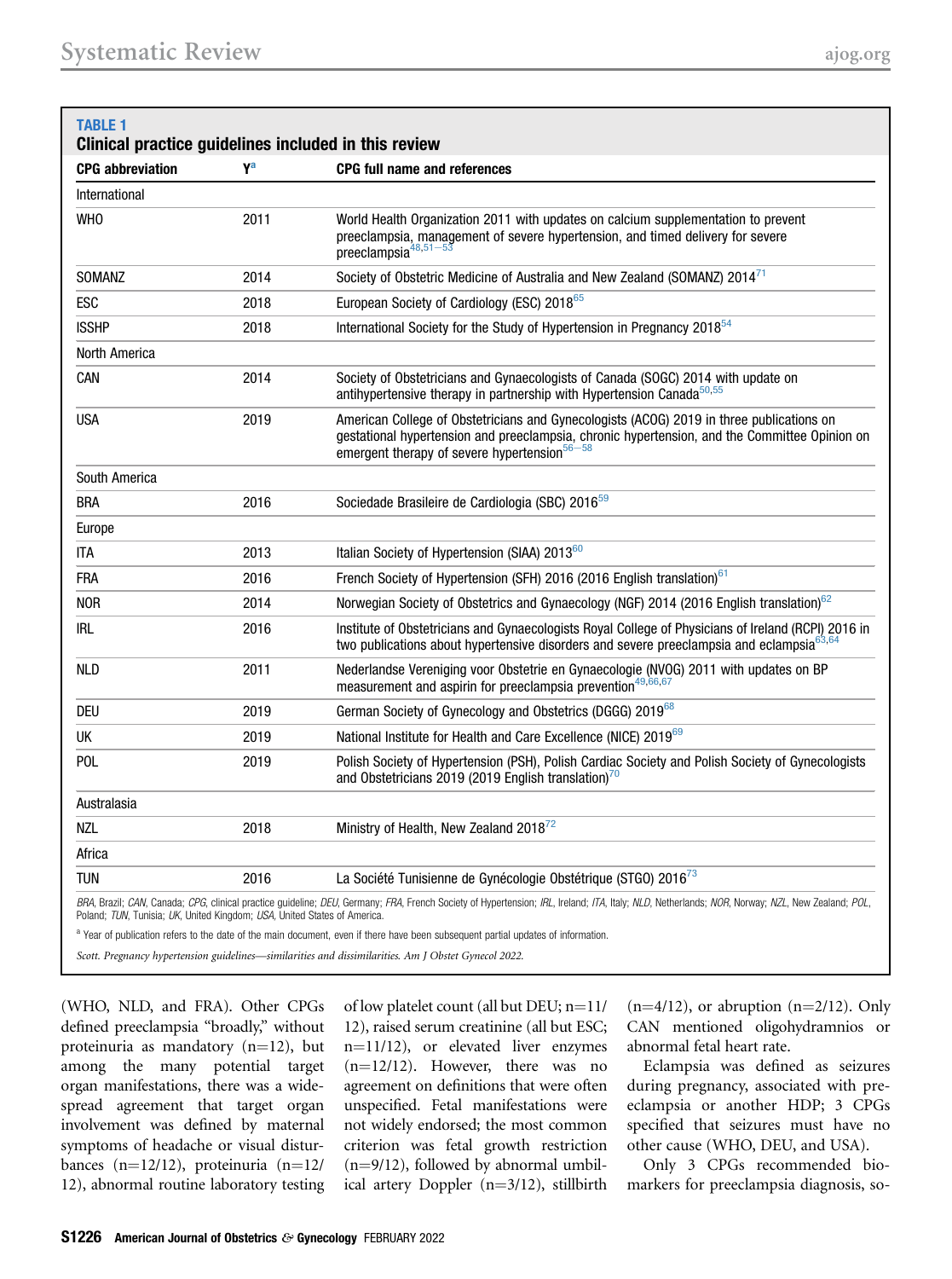[ajog.org](http://www.AJOG.org) Systematic Review

called "time-of-disease" assessment (ESC, NICE, and DEU), 2 as a "rule-out" test (ESC and NICE) and 1 as a "rule-in" test (DEU). ESC stated that a soluble fms-like tyrosine kinase-1-to-placental growth factor ratio of  $\leq$ 38 could be used to exclude the onset of preeclampsia in the next week. NICE recommended the measurement of angiogenic markers on 1 occasion in women with  $GH<sup>69</sup>$  $GH<sup>69</sup>$  $GH<sup>69</sup>$  but formally adopted the ISSHP definition of preeclampsia that does not include angiogenic markers. DEU advised that preeclampsia can be diagnosed in the context of pregnancy hypertension if there are "abnormal findings of preeclampsia-specific markers, such as angiogenic factors," even if other target organ manifestations are absent.

"Severe" preeclampsia was not defined by 4 CPGs (SOMANZ, ESC, ISSHP, and DEU); ISSHP and SOMANZ stated specifically they had not done so to encourage cautious management of all women with preeclampsia that can progress unpredictably. Among the 3 CPGs with a restrictive definition of preeclampsia, "severe" preeclampsia was defined as the development of severe hypertension, worsening proteinuria, or other target organ manifestations (that defined any preeclampsia for other CPGs) (WHO, NLD, and FRA). Of the remaining 8 CPGs, "severe" preeclampsia was defined by the presence or development of usually graver manifestations. Only CAN had mutually exclusive criteria for preeclampsia and "severe" preeclampsia, considered to be an indication for delivery. The only manifestation that was almost uniformly designated as "severe" preeclampsia was severe hypertension  $(n=7/11; CAN, IRL,$ BRA, TUN, NZL, NICE, and POL).

Superimposed preeclampsia was defined by 8 CPGs, always as the development of preeclampsia  $(n=8; NLD,$ CAN, SOMANZ, IRL, FRA, ISSHP, USA, and POL) in a woman with preexisting hypertension. Notably, 3 CPGs specifically excluded a deterioration in BP control from the definition (SOMANZ, IRL, and ISSHP).

White-coat hypertension was defined by most CPGs  $(n=10)$  as a BP elevated in the clinic but normal outside the clinic,

defined as <135/85 mm Hg (CAN, FRA, TUN, and ISSHP),  $\langle 20/10$  mm Hg lower than in the clinic (BRA), or undefined (SOMANZ, IRL, NZL, USA, and POL). Masked hypertension was defined by few CPGs  $(n=5)$  as a normal BP in the clinic but an elevated reading outside the clinic (CAN, SOMANZ, BRA, ISSHP, and POL).

#### Prediction of preeclampsia

A total of 14 CPGs presented risk factors for preeclampsia, either as a list without specifying associated risk (WHO, SOMANZ, TUN, ISSHP, and DEU) or stratified as "major" or other (CAN and NZL) or "high" or "moderate" (IRL, NLD, ESC, USA, NICE, and POL). "High" or "major" risk factors were consistently chronic hypertension, pregestational diabetes, and antiphospholipid antibody syndrome  $(n=8/8)$ relevant CPGs); previous preeclampsia  $(n=4/8)$ , chronic kidney disease  $(n=5/8)$ , systemic lupus  $(n=7/8)$ , autoimmune disease  $(n=5/8)$ , multiple pregnancy  $(n=2/8)$ , and family history of preeclampsia (mother or sister,  $n=1/8$ ) were endorsed less frequently. "Moderate" risk factors were consistently advanced maternal age, obesity, family history of preeclampsia, nulliparity, and interpregnancy interval of  $\geq 10$  years; all but the USA endorsed multifetal pregnancy, and only the USA specified "previous adverse pregnancy outcome," African American race, low socioeconomic status, and low maternal birthweight.

Most CPGs advocated using clinical factors to assess preeclampsia risk. However, 2 CPGs recommended a combination of clinical markers, biomarkers, and ultrasonography for early pregnancy screening (TUN and DEU). Although 3 CPGs recommended uterine artery Doppler velocimetry for risk assessment (ISSHP, ESC, and POL), 4 recommended against it (CAN, SOMANZ, NZL, and USA).

#### Prevention of preeclampsia

Aspirin. All CPGs recommended lowdose aspirin for preeclampsia prevention, although who should receive it, at what dose, and from and until which gestational age were inconsistent.

Indications for aspirin varied: previous preeclampsia (TUN and FRA), a history of pregnancy hypertension or a preeclampsia risk of  $>1:150$  (POL); 1 "high" or at least 2 "moderate" risk factors (NLD, IRL, ESC, USA, NICE, and POL), a list of "high" risk factors (ISSHP), or risk assessment left to the clinician's discretion (WHO, CAN, SOMANZ, NZL, and DEU), even when no risk factors had been specified (BRA).

Aspirin dosage was specified  $(n=5)$ or a dose range suggested  $(n=9)$  by all but SOMANZ: 75 mg (WHO and IRL), 81 mg (USA), 100 mg (NZL), 150 mg (DEU), 80 to 150 mg (NLD), 75 to 162 mg (CAN and ISSHP), 75 to 160 mg (FRA), 100 to 150 mg (ESC, POL), or 75 to 150 mg (BRA, TUN, and NICE).

All CPGs advised early initiation of aspirin, optimally before 16 weeks  $(n=9;$ NLD, CAN, IRL, TUN, ISSHP, NZL, USA, DEU, and POL), but definitely from 12 weeks (NLD, IRL, BRA, ESC, and NICE), before 20 weeks (WHO, FRA, and ISSHP), or at 12 to 28 weeks (USA).

Recommendations about when to stop aspirin varied from not before 35 weeks (FRA and TUN), at 36 weeks (POL), at 36 to 37 weeks (ESC), 1 week before parturition (NLD), not before 37 weeks (SOMANZ), or continue until delivery  $(n=5;$  CAN, IRL, NZL, USA, and NICE).

Calcium. Recommendations to take calcium for preeclampsia prevention  $(n=9 \text{CPGs}, 1-2.5 \text{ g/d})$  varied according to the baseline intake and preeclampsia risk: low calcium intake regardless of preeclampsia risk (WHO, CAN, IRL, TUN, and ESC), moderate to high preeclampsia risk, regardless of calcium intake (SOMANZ), or low intake and an intermediate or high risk of preeclampsia (BRA, ISSHP, and NZL). Low calcium intake was defined by a minority of CPGs, as <600 mg/d (CAN, BRA, ISSHP, and ESC) or <1000 mg/d (IRL).

#### Treatment

Antihypertensive therapy. All CPGs recommended that severe hypertension be treated with antihypertensive agents, usually after referral to hospital  $(n=11)$ , but few specified a BP target below the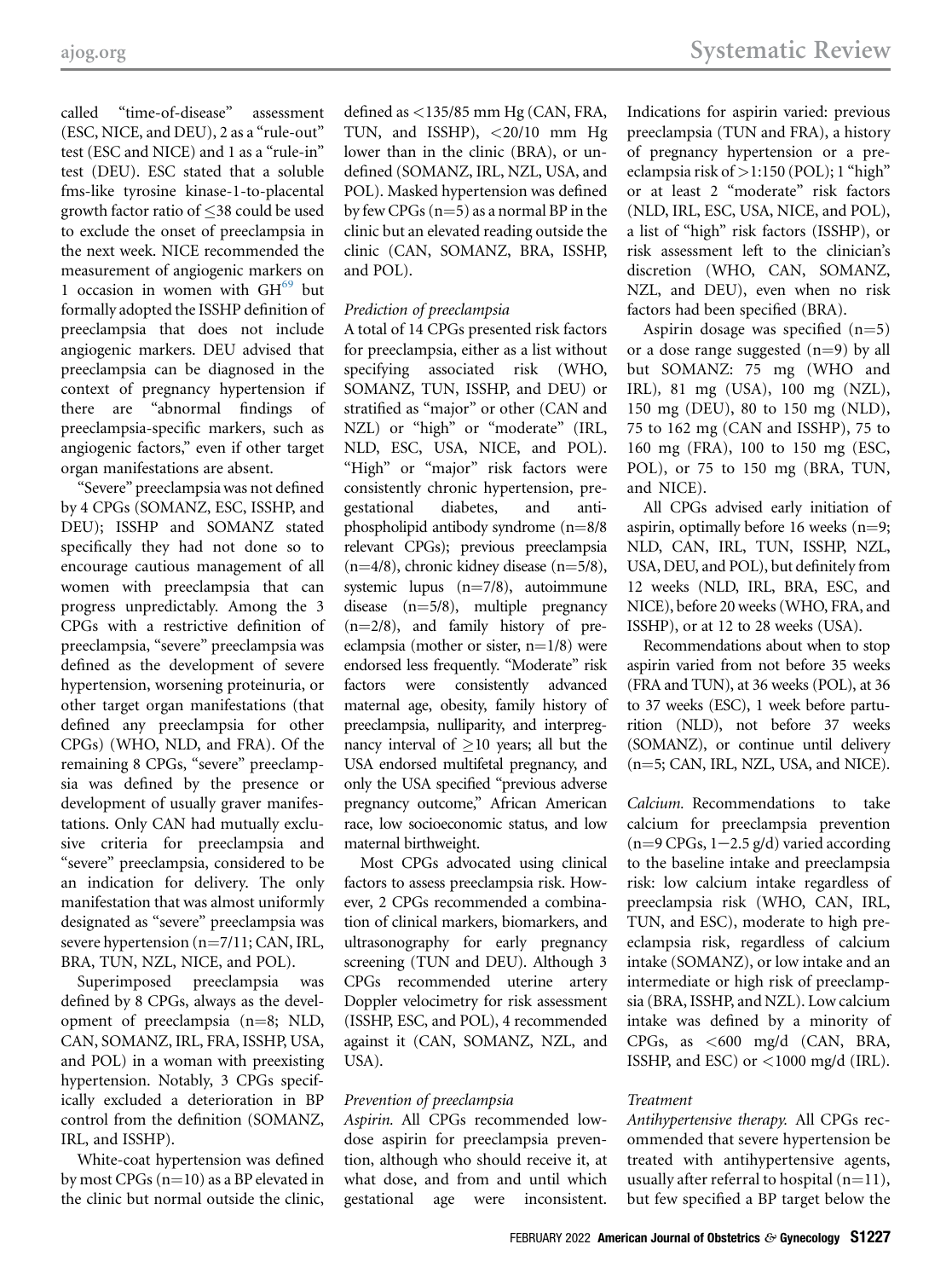# <span id="page-6-0"></span>TABLE<sub>2</sub> Hypertension and proteinuria diagnosis and measurement recommendations Number of CPGs **CPGs** CPGs reporting Hypertension and measurement of BP Hypertension definition 14 NLD, CAN, SOMANZ, IRL, BRA, FRA, TUN, ESC, ISSHP, NZL, USA, DEU, UK, POL sBP of  $>$ 140 mm Hg or dBP of  $>$ 90 mm Hg 13 NLD, CAN, SOMANZ, IRL, BRA, FRA, TUN, ESC, ISSHP, NZL, USA, UK, POL Both sBP of  $\geq$ 140 mm Hg and dBP of  $\geq$ 90 mm Hg 1 DEU In-office confirmation is recommended 10 WHO, CAN, SOMANZ, IRL, BRA, ISSHP, NZL, ESC, USA, POL Out-of-office confirmation is recommended or acknowledged as being useful 3 (recommended) FRA, ISSHP, POL 8 (potentially useful) CAN, SOMANZ, IRL, BRA, TUN, ESC, USA, DEU Severe hypertension 14 NLD, CAN, SOMANZ, IRL, BRA, FRA, TUN, ESC, ISSHP, NZL, USA, DEU, UK, POL sBP of  $>$ 160 mm Hg or dBP of  $>$ 110 mm Hg 13 13 NLD, CAN, IRL, BRA, FRA, TUN, ESC, ISSHP, NZL, USA, DEU, UK, POL  $sBP$  of  $>170$  mm Hg or dBP of  $>110$  mm Hg 1 30MANZ Measurement of BP Rest before measurement 9 NLD, IRL, BRA, FRA, TUN, NZL, USA, DEU, POL Should be seated **11** NLD, CAN, SOMANZ, IRL, BRA, FRA, TUN, NZL, USA, DEU, POL Choose arm with higher values **6** NLD, CAN, BRA, TUN, UK, POL Cuff appropriate size 13 NLD, CAN, SOMANZ, IRL, BRA, FRA, TUN, ESC, ISSHP, NZL, USA, DEU, POL Cuff length 1.5 times arm circumference 4 NLD, CAN, TUN, USA Korotkoff phase for dBP Phase V 9 NLD, CAN, SOMANZ, IRL, BRA, TUN, ESC, NZL, DEU Phase IV 6 SOMANZ, IRL, BRA, NZL, DEU BP measurement device and the state 12 ALD, CAN, SOMANZ, IRL, BRA, FRA, TUN, ESC, ISSHP, NZL, USA, POL Mercury sphygmomanometer 9 NLD, CAN, SOMANZ, BRA, TUN, ESC, ISSHP, NZL, USA Aneroid device and the state of the state of the state of the state of the SAN, SOMANZ, IRL, BRA, TUN Automated device validated in pregnancy and preeclampsia 12 NLD, CAN, SOMANZ, IRL, BRA, FRA, TUN, ESC, ISSHP, NZL, USA, POL Proteinuria and its measurement Proteinuria definition Proteinuria measurement Initial detection by dipstick testing 12 CAN, SOMANZ, IRL, BRA, FRA, TUN, ESC, ISSHP, NZL, DEU, UK, POL "Positive" dipstick proteinuria 1þ 10 CAN, SOMANZ, IRL, FRA, TUN, ISSHP ESC, DEU, UK, POL  $\geq$ 2+  $\geq$

Scott. Pregnancy hypertension guidelines—similarities and dissimilarities. Am J Obstet Gynecol 2022. (continued)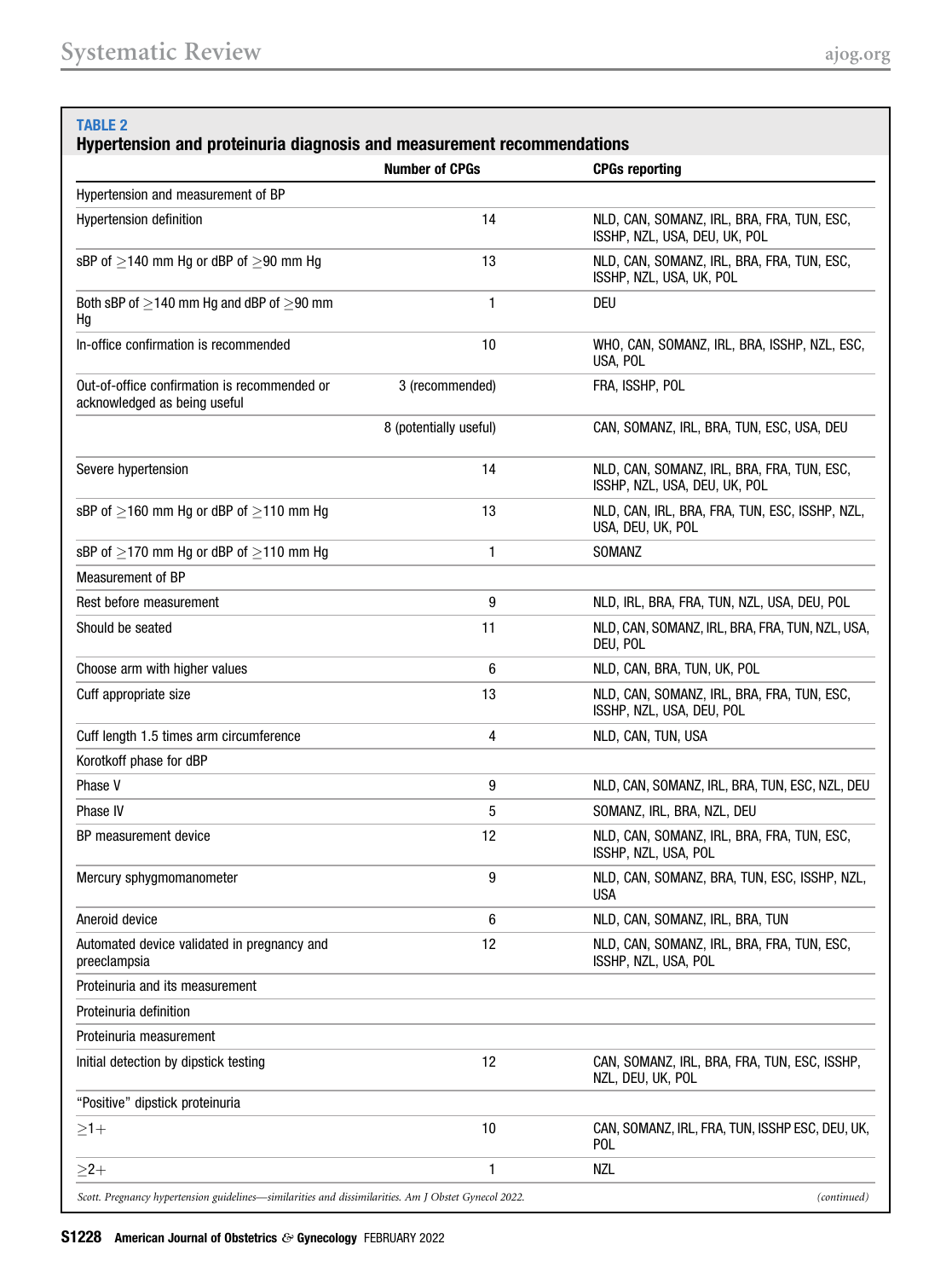## TABLE 2

|                                                                                            | <b>Number of CPGs</b> | <b>CPGs reporting</b>                                                  |
|--------------------------------------------------------------------------------------------|-----------------------|------------------------------------------------------------------------|
| Not defined                                                                                |                       | <b>BRA</b>                                                             |
| Positive dipstick to be confirmed by quantitative<br>testing                               | 12                    | CAN, SOMANZ, IRL, BRA, FRA, TUN, ESC, ISSHP,<br>NZL, DEU, UK, POL      |
| If quantitative testing not available, dipstick<br>proteinuria value considered diagnostic | 8                     | SOMANZ, IRL, BRA, TUN, ISSHP, USA, UK, POL                             |
| Repeated $>1+$                                                                             |                       | SOMANZ                                                                 |
| $>2+$                                                                                      | 6                     | IRL, TUN, ISSHP, USA, UK, POL                                          |
| A positive result in $>2$ samples                                                          |                       | <b>BRA</b>                                                             |
| Proteinuria quantification method specified                                                | 13                    | CAN, SOMANZ, IRL, BRA, FRA, TUN, ESC, ISSHP,<br>NZL, USA, DEU, UK, POL |
| Urinary PrCr $>$ 30 mg/mmol                                                                | 11                    | CAN, SOMANZ, IRL, FRA, TUN, ISSHP, NZL, USA,<br>DEU, UK, POL           |
| 24-h urinary protein of $>$ 0.3 g/d                                                        | 8                     | CAN, IRL, BRA, FRA, TUN, USA, DEU, POL                                 |
| Urinary ACR                                                                                | 3                     | BRA, ESC, UK                                                           |

ACR, albumin-to-creatinine ratio; BP, blood pressure; BRA, Brazil; CAN, Canada; CPG, clinical practice quideline; dBP, diastolic blood pressure; DEU, Germany; ESC, European Society of Cardiology; FRA, France; IRL, Ireland; ISSHP, International Society for the Study of Hypertension in Pregnancy; ITA, Italy; N/A, not applicable; NLD, Netherlands; NOR, Norway; NZL, New Zealand; UK, United<br>Kingdom; POL, Poland; PrCr, p America: WHO, World Health Organization.

Scott. Pregnancy hypertension guidelines—similarities and dissimilarities. Am J Obstet Gynecol 2022.

treatment threshold of 160/110 mm Hg ([Table 3\)](#page-9-0). First-line options were usually intravenous (IV) labetalol, oral nifedipine, or IV hydralazine, in line with medications studied most commonly in randomized trials<sup>74</sup>; IRL recommended avoidance of sublingual nifedipine.

Antihypertensive treatment thresholds for nonsevere hypertension were inconsistent and sometimes varied according to the comorbidity: BP of  $\geq$ 140/90 mm Hg with (n=2) or without  $(n=7)$  comorbidities, BP of  $\geq$ 150/100 mm Hg (n=4), BP of <160/ 110 mm Hg with comorbidities (n=1), or otherwise BP of  $\geq$ 160/110 mm Hg  $(n=2;$  WHO and NLD). All but 3 CPGs (WHO, SOMANZ, and ESC) specified a BP target, but inconsistently, as between 140/90 and 160/110 mm Hg  $(n=7)$  or below 140/ 90 mm Hg  $(n=5)$ . Many CPGs either recommended  $(n=3)$  or acknowledged as potentially useful  $(n=6)$  home BP monitoring for hypertension control. First-line antihypertensive agents were most commonly labetalol, methyldopa, and nifedipine, in line with those most commonly studied in

randomized trials of antihypertensive vs placebo or no therapy or other antihypertensive therapy.

Other than ISSHP, all CPGs specified antihypertensive agents not to use in pregnancy, always recommending against renin-angiotensin system (RAS) blockers  $(n=14)$ , and frequently against diuretics  $(n=6,$  other than for chronic hypertension or diuresis) and atenolol  $(n=5)$ . Of note, 3 CPGs specifically recommended against and 1 recommended for thiazides.

Antenatal corticosteroids. Most CPGs  $(n=12)$  advised on the administration of antenatal corticosteroids (Supplemental Table 3). Most  $(n=9)$  made recommendations according to pregnancy hypertension type (usually preeclampsia) and gestational age. For women with chronic hypertension, antenatal corticosteroids were recommended by NICE 2019 for planned "early" birth. For women with GH, few CPGs recommended steroids  $(n=3)$  for delivery anticipated to be within the next 7 days, at  $<36$  weeks, or "early"  $(n=1, each)$ . For preeclampsia at  $<34$  weeks (or  $<34^6$  weeks for CAN), some CPGs  $(n=5)$  advised steroids for

all women, whereas others made recommendations conditional on an indication for imminent delivery  $(n=2)$  and when there were associated complications that would make imminent delivery likely, such as "severe" preeclampsia  $(n=3)$ ; hemolysis, elevated liver enzymes, and low platelet count (HELLP) syndrome  $(n=2)$ ; eclampsia  $(n=1)$ ; or abnormal fetal growth or monitoring  $(n=1)$ . Some CPGs offered recommendations according only to gestational age at presentation  $(n=3)$  or related to elective cesarean delivery at  $<$ 39 weeks (n=1). A total of 6 CPGs specifically advised against steroids for HELLP, whereas FRA 2016 suggested that they could be used for severe thrombocytopenia.

Only 4 CPGs advised on repeated doses of steroids—ISSHP against and others for if the first course were  $>7$ days before  $(n=1)$ , within the final 2 weeks but the maternal or fetal condition had deteriorated  $(n=1)$ , >14 days before, and before 30 weeks  $(n=1)$ .

Timing of birth. For women with chronic hypertension, 5 CPGs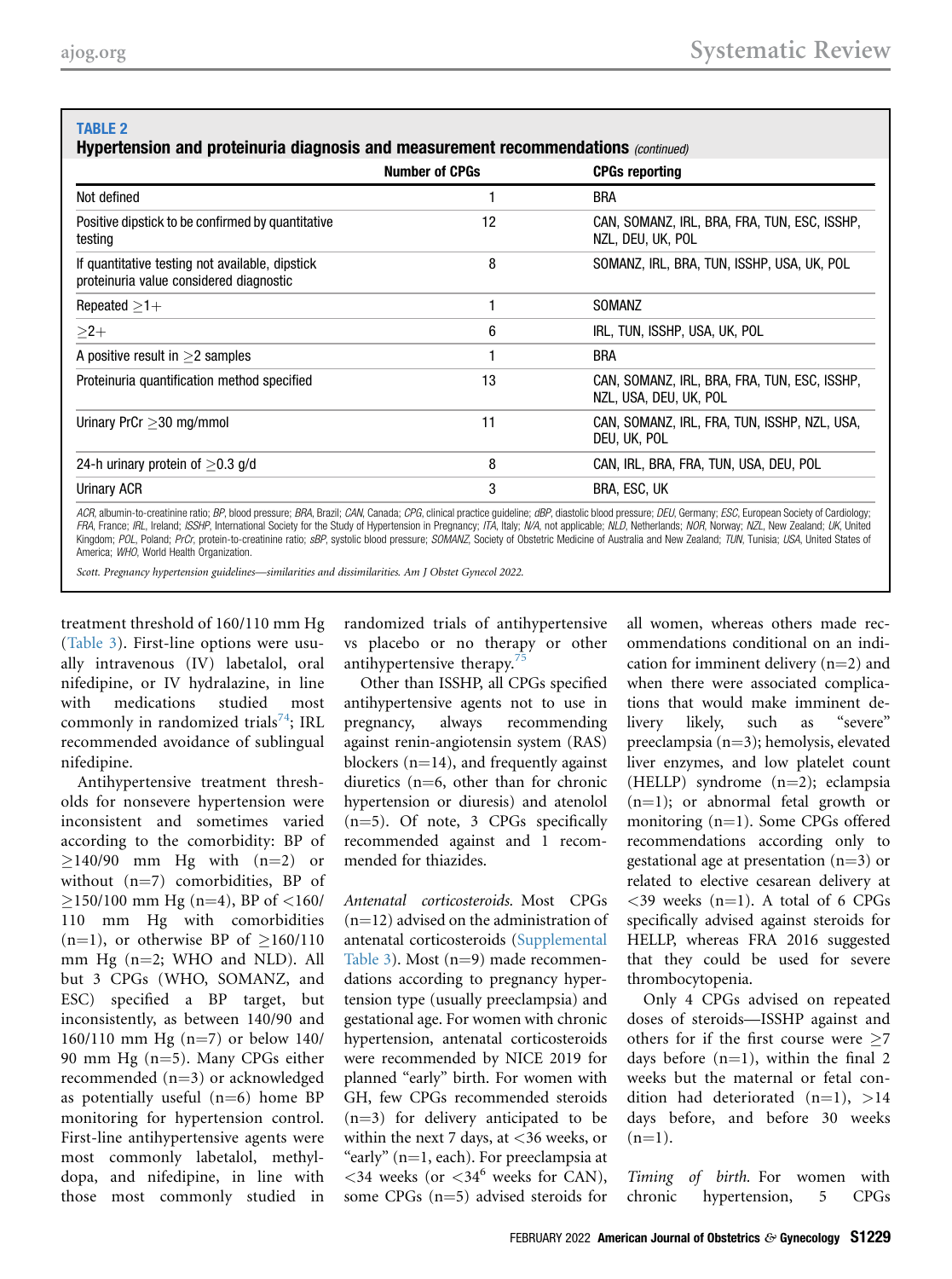confirmed that expectant care was appropriate before term (Supplemental Table 4). Half of CPGs  $(n=8)$  made recommendations at term as delivery by 37 weeks if on antihypertensive agents or by 38 weeks if untreated  $(n=1)$ , at 39 weeks  $(n=1)$ , at 37 to 39 weeks  $(n=1)$ , at 38 to 39 weeks  $(n=3)$ , according to expectant care with enhanced surveillance  $(n=1)$ , or according to a plan agreed with the woman  $(n=1)$ . For women with GH, few CPGs confirmed expectant care was appropriate until term  $(n=6)$ . At term, most CPGs  $(n=12)$  made recommendations for delivery at 37 weeks  $(n=7)$ , to be discussed from 37 weeks  $(n=4)$ , or by 39 weeks  $(n=1)$ .

Most CPGs focused on the timing of birth for women with preeclampsia. Three CPGs considered "severe" preeclampsia to be an indication for birth, regardless of gestational age  $(n=3)$ . Before fetal viability, most CPGs recommended delivery for preeclampsia  $(n=4$  of 5 that made recommendations, n=6 of 6 when "severe"). Expectant care was advised by many CPGs from fetal viability to 33 weeks  $(n=9/9, n=5/8)$ when "severe") and 34 to 36 weeks  $(n=8/8, n=1/9)$  when "severe"). Delivery was advocated at term  $(n=12/12, n=9/9)$ when "severe").

Other than IRL, all CPGs provided indications for delivery regardless of gestational age or pregnancy hypertension type. The most highly endorsed were uncontrollable or worsening hypertension  $(n=10/14)$  and eclampsia  $(n=7/14)$ .

Labor and delivery. Mode of delivery was addressed by most  $(n=12)$  CPGs; none recommended a specific course of action but emphasized usual obstetrical indications ( $n=10/12$ ) and joint decision<br>making with women ( $n=3/12$ ) making with women  $(n=3/12)$ (Supplemental Table 5). Many CPGs emphasized general obstetrical practice, related to the success of labor induction  $(n=7)$ , cervical ripening  $(n=2)$ , or active management of the third stage of labor  $(n=3)$  (Supplemental Table 5). Of note, 5 CPGs specifically advised against the use of ergometrine.

Magnesium sulfate. CPGs recommended magnesium sulfate for eclampsia treatment  $(n=15, 100%)$  and prevention  $(n=13)$  for women with "severe" preeclampsia ( $n=10/13$ ) or with serious endorgan involvement with preeclampsia  $(n=2/13)$  or according to individual protocol ( $n=1/13$ ) (Supplemental Table 6).

Magnesium sulfate was otherwise recommended for imminent preterm birth by a few CPGs (n=6), at  $\leq 29^6$ weeks (n=2/6),  $\leq 31^6$  weeks (n=3/6), or  $\leq$ 32<sup>6</sup> weeks (n=1/6). The stated indication was fetal neuroprotection  $(n=5/$ 6) or to improve fetal outcomes without specifying further  $(n=1/6)$ .

After delivery. A total of 6 CPGs highlighted that hypertension may worsen after delivery, between days 3 and 6  $(n=5)$ , or the first 1 to 2 weeks  $(n=1)$ ; 6 CPGs acknowledged that preeclampsia may worsen or appear after delivery (Supplemental Table 7). Most  $(n=12)$ CPGs recommended for (and none against) continuing antihypertensive agents after delivery. However, a number of CPGs  $(n=6)$  recommended methyldopa be switched to an alternative.

Treatment of severe hypertension followed similar recommendations as antenatally  $(n=7)$ , although 2 CPGs advised lower targets. Targets for nonsevere hypertension varied from as antenatally  $(n=4)$ , lower  $(n=3)$ , higher  $(n=1)$ , or according to standard guidelines for women with comorbidities  $(n=1)$ . CPGs commonly  $(n=11)$  acknowledged the association between pregnancy hypertension and future health, particularly cardiovascular. Lifestyle counseling and modification of risk factors were frequently suggested  $(n=11)$ .

Other. Not discussed are the frequency of investigations and aspects of care discussed by few CPGs, such as anesthetic management (CAN, SOMANZ, IRL, and NZL), pediatric outcomes (CAN), application of recommendations to low-resource settings (ISSHP), women's experience (NZL), management of secondary causes of hypertension (POL), or auditable standards (NICE and SOMANZ).

## **Discussion**

#### Summary of findings

We identified 15 clinically useful pregnancy hypertension CPGs of variable quality.

Areas of consistency were diagnosis of hypertension, use of automated BP measurement devices, proteinuria screening using dipsticks with confirmatory testing by PrCr, and classification (ie, chronic or GH, white-coat hypertension, and a broad definition of preeclampsia that does not mandate proteinuria). Most guidelines listed risk factors for preeclampsia and recommended their use to identify women at increased risk, all of whom should receive low-dose aspirin. All guidelines recommended magnesium sulfate for eclampsia treatment and usually prevention, and most recommended antenatal corticosteroids for preeclampsia with birth likely before  $34^{+0}$  weeks. Delivery at term was recommended for women with preeclampsia and from 34 weeks, for "severe" preeclampsia, with emphasis on usual obstetrical practices and avoidance of ergometrine. There is recognition that BP and preeclampsia may worsen after delivery and that women are at increased risk of future cardiovascular and other health problems.

However, a lack of uniformity remains with regard to components of a broad definition of preeclampsia, whether "severe" preeclampsia should be used and, if so, how it should be defined, which is important because most guidelines link magnesium sulfate and timing of birth to "severe" preeclampsia. The use of biomarkers for classification is emerging. Although most guidelines list preeclampsia risk factors, there is inconsistency in how they should be used to identify risk and eligibility for aspirin. Calcium for preeclampsia prevention is variably recommended based on the level of risk and/or baseline calcium intake. There is a movement toward normalization of BP in pregnancy, but this is recommended by fewer than half of CPGs. Many guidelines do not advise practitioners about the timing of birth for women with preterm preeclampsia.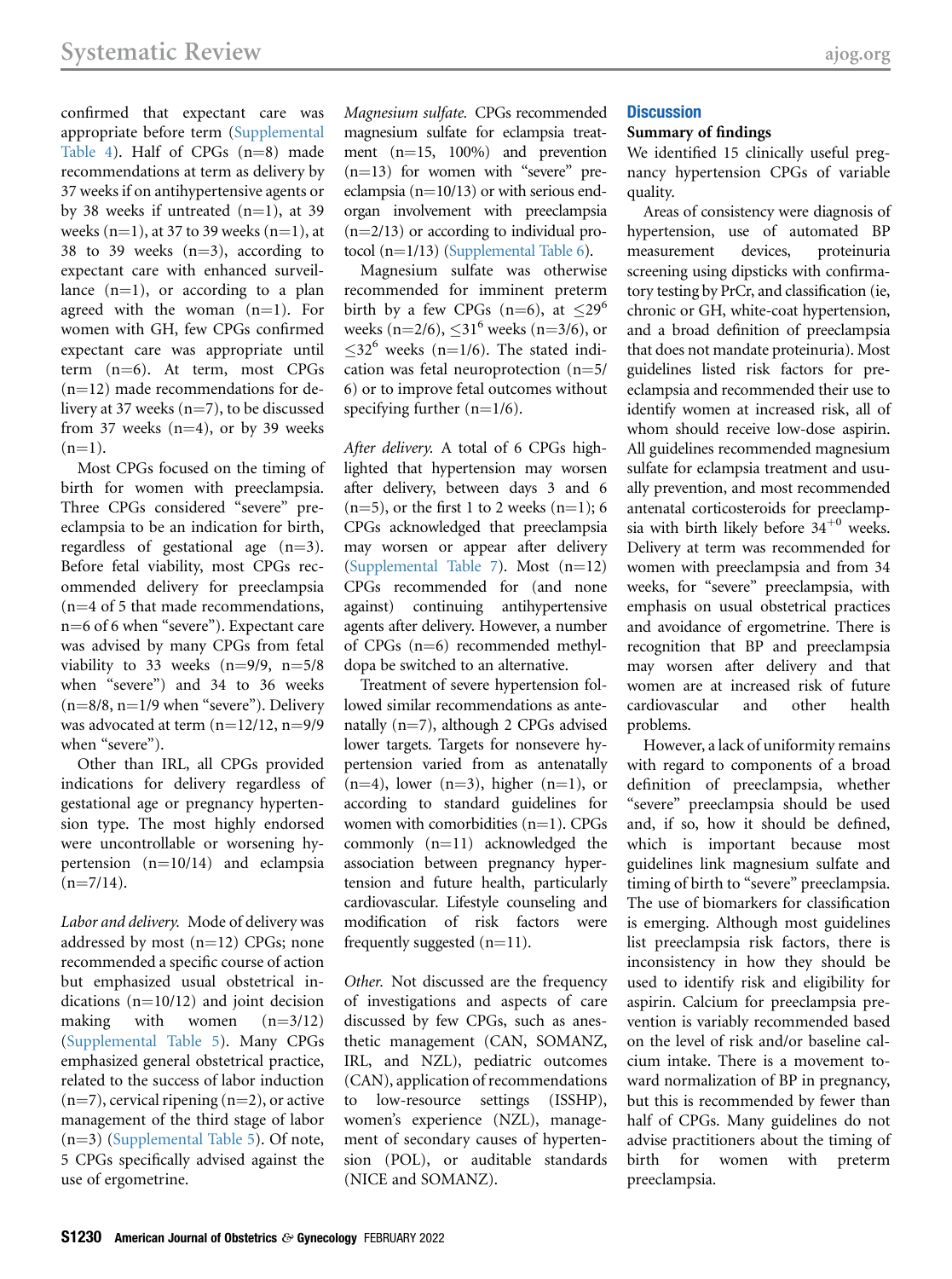# <span id="page-9-0"></span>TABLE 3

| Antihypertensive therapy recommendations                                                                            |                       |                                                                           |  |  |
|---------------------------------------------------------------------------------------------------------------------|-----------------------|---------------------------------------------------------------------------|--|--|
| <b>Recommendation</b>                                                                                               | <b>Number of CPGs</b> | <b>CPGs endorsing</b>                                                     |  |  |
| Place of care                                                                                                       |                       |                                                                           |  |  |
| Refer women with severe hypertension to hospital                                                                    | 11                    | CAN, SOMANZ, IRL, BRA, ISSHP, NZL, ESC,<br>USA, DEU, UK, POL              |  |  |
| BP threshold for antihypertensive therapy                                                                           |                       |                                                                           |  |  |
| Severe hypertension                                                                                                 | 15                    | All                                                                       |  |  |
| Nonsevere hypertension                                                                                              |                       |                                                                           |  |  |
| $>140/90$ mm Hq                                                                                                     | 7                     | CAN, SOMANZ, ISSHP, NZL, ESC, UK, POL                                     |  |  |
| $\geq$ 140/90 mm Hg if CV risk factors                                                                              | 2                     | FRA, TUN                                                                  |  |  |
| $\geq$ 150/100 mm Hg                                                                                                | 4                     | IRL, BRA, TUN, DEU                                                        |  |  |
| Treatment at lower BP (<160/110 mm Hg) may be appropriate if<br>comorbidities                                       | 1                     | <b>USA</b>                                                                |  |  |
| Choice of antihypertensive agent                                                                                    |                       |                                                                           |  |  |
| Severe hypertension-first line                                                                                      |                       |                                                                           |  |  |
| <b>IV labetalol</b>                                                                                                 | 11                    | NLD, CAN, FRA, IRL, ISSHP, NZL, ESC, USA,<br>DEU, UK, POL                 |  |  |
| Oral nifedipine                                                                                                     | 10                    | NLD, CAN, FRA, ISSHP, NZL, ESC, USA, DEU,<br>UK, POL                      |  |  |
| IV hydralazine (or dihydralazine)                                                                                   | 8                     | CAN, BRA, ISSHP, NZL, USA, DEU, UK, POL                                   |  |  |
| Oral methyldopa                                                                                                     | 3                     | NLD, FRA, ESC                                                             |  |  |
| IV nicardipine                                                                                                      | 2                     | FRA, TUN                                                                  |  |  |
| Choice based on clinician's experience, familiarity, cost, or local<br>availability                                 | 2                     | WHO, SOMANZ                                                               |  |  |
| Oral labetalol                                                                                                      | 1                     | UK                                                                        |  |  |
| IV urapidil                                                                                                         | 1                     | DEU                                                                       |  |  |
| Nonsevere hypertension-first line                                                                                   |                       |                                                                           |  |  |
| Labetalol                                                                                                           | 10                    | SOMANZ, IRL, FRA, ISSHP, NZL, ESC, USA, DEU,<br>UK, POL                   |  |  |
| Methyldopa                                                                                                          | 7                     | SOMANZ, FRA, ISSHP, NZL, ESC, DEU, POL                                    |  |  |
| Nifedipine                                                                                                          | 6                     | FRA, ISSHP, NZL, USA, DEU, POL                                            |  |  |
| Oxprenolol                                                                                                          | 2                     | SOMANZ, ISSHP                                                             |  |  |
| Calcium antagonists                                                                                                 | 1                     | ESC                                                                       |  |  |
| Nicardipine                                                                                                         | 1                     | <b>FRA</b>                                                                |  |  |
| Choice left to the clinician                                                                                        | 2                     | TUN, BRA                                                                  |  |  |
| Antihypertensive agents to avoid                                                                                    |                       |                                                                           |  |  |
| Angiotensin-converting enzyme inhibitors                                                                            | 14                    | WHO, NLD, CAN, SOMANZ, IRL, FRA, BRA, TUN,<br>NZL, ESC, USA, DEU, UK, POL |  |  |
| Angiotensin II receptor blockers                                                                                    | 14                    | WHO, NLD, CAN, SOMANZ, IRL, FRA, BRA, TUN,<br>NZL, ESC, USA, DEU, UK, POL |  |  |
| Direct renin inhibitors                                                                                             | 7                     | NLD, IRL, FRA, NZL, ESC, USA, POL                                         |  |  |
| <b>Diuretics</b> <sup>a</sup>                                                                                       | 6                     | WHO, SOMANZ, BRA, ESC, DEU, POL                                           |  |  |
| Methyldopa postnatally                                                                                              | 6                     | IRL, NZL, ESC, USA, UK, POL                                               |  |  |
| Atenolol                                                                                                            | 5                     | CAN, FRA, BRA, ESC, USA                                                   |  |  |
| Scott. Pregnancy hypertension guidelines—similarities and dissimilarities. Am J Obstet Gynecol 2022.<br>(continued) |                       |                                                                           |  |  |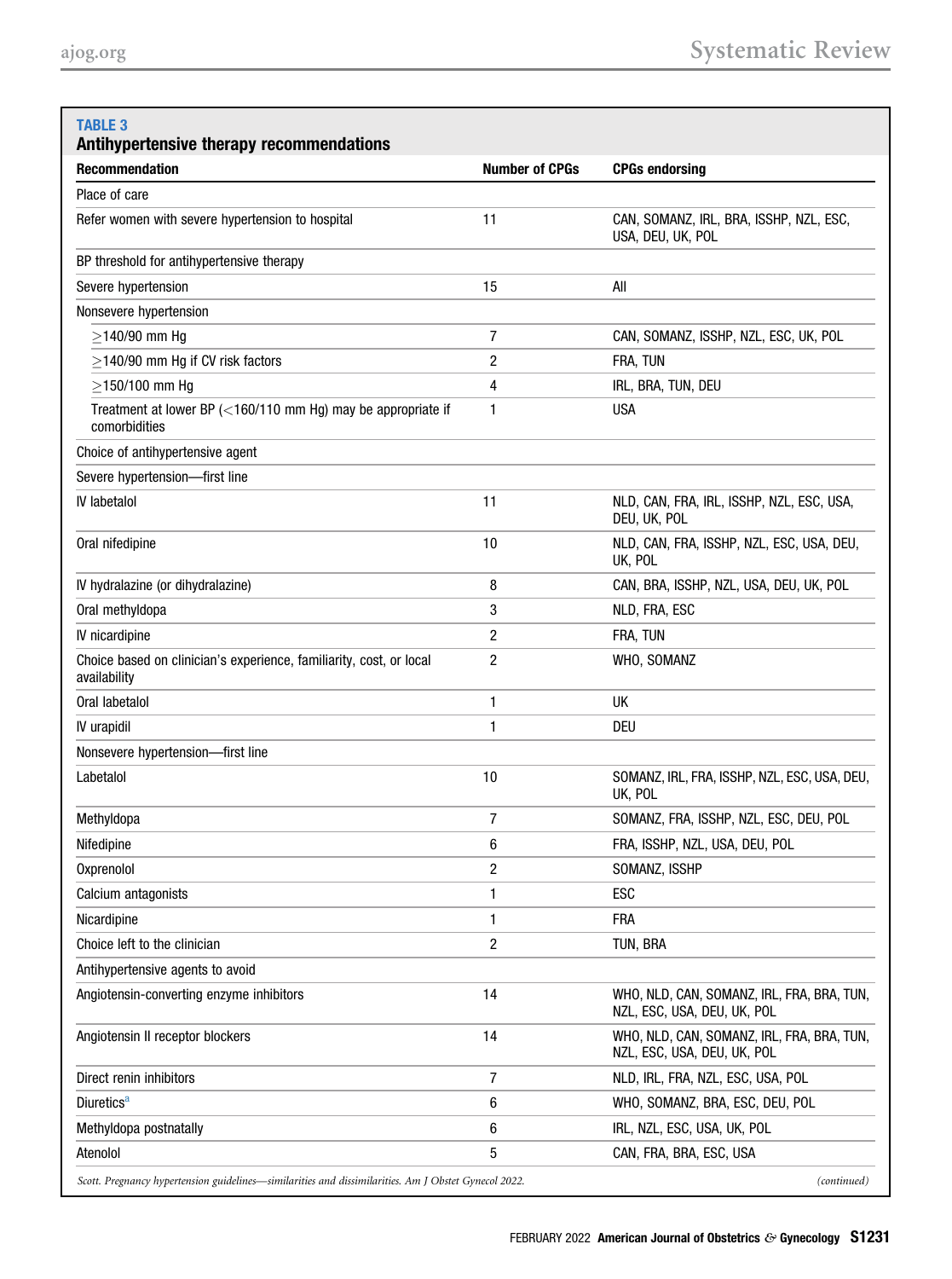| <b>TABLE 3</b><br>Antihypertensive therapy recommendations (continued) |                       |                                           |  |  |  |
|------------------------------------------------------------------------|-----------------------|-------------------------------------------|--|--|--|
| <b>Recommendation</b>                                                  | <b>Number of CPGs</b> | <b>CPGs endorsing</b>                     |  |  |  |
| Magnesium sulfate as antihypertensive                                  | 3                     | CAN, SOMANZ, USA                          |  |  |  |
| Thiazide diuretics                                                     | 3                     | WHO, FRA, UK                              |  |  |  |
| Spironolactone                                                         | $\overline{2}$        | USA, POL                                  |  |  |  |
| Prazosin                                                               | $\overline{c}$        | CAN, BRA                                  |  |  |  |
| Sublingual nifedipine                                                  | 1                     | <b>IRL</b>                                |  |  |  |
| Diltiazem                                                              | 1                     | <b>POL</b>                                |  |  |  |
| Sodium nitroprusside                                                   | $\mathbf{1}$          | WH <sub>0</sub>                           |  |  |  |
| Target BP on antihypertensive therapy                                  |                       |                                           |  |  |  |
| Severe hypertension                                                    |                       |                                           |  |  |  |
| $<$ 160/110 mm Hg                                                      | $\overline{c}$        | CAN, POL                                  |  |  |  |
| $<$ 160/105 mm Hg (MAP $<$ 125 mm Hg)                                  | 1                     | <b>IRL</b>                                |  |  |  |
| 130-150 mm Hg/80-100 mm Hg                                             | 1                     | <b>NZL</b>                                |  |  |  |
| 140-150/90-100 mm Hg                                                   | 1                     | <b>USA</b>                                |  |  |  |
| Nonsevere hypertension (or unspecified)                                |                       |                                           |  |  |  |
| $<$ 160/110 mm Hg                                                      | 1                     | <b>NLD</b>                                |  |  |  |
| $<$ 160 mm Hg/85 $-$ 100 mm Hg                                         | $\overline{c}$        | FRA, TUN                                  |  |  |  |
| 150/80-99 mm Hg (without comorbidity)                                  | 1                     | irl                                       |  |  |  |
| 130-150/80-100 mm Hg                                                   | $\overline{c}$        | BRA, DEU                                  |  |  |  |
| $<$ 140/100 mm Hg                                                      | 1                     | NZL                                       |  |  |  |
| 140/80-90 mm Hg (with comorbidity)                                     | 1                     | <b>IRL</b>                                |  |  |  |
| dBP of 85 mm Hg specifically                                           | 1                     | CAN                                       |  |  |  |
| $<$ 135/85 mm Hg                                                       | 1                     | UK                                        |  |  |  |
| 110-140/80-85 mm Hg                                                    | 1                     | <b>ISSHP</b>                              |  |  |  |
| 110-139 mm Hg/81-85 mm Hg                                              | 1                     | POL                                       |  |  |  |
| Use of home BP assessment for ongoing of hypertension control          |                       |                                           |  |  |  |
| Recommended                                                            | 3                     | <b>ISSHP</b> b                            |  |  |  |
| Acknowledged as potentially useful                                     | 6                     | SOMANZ, CAN, IRL, FRA, ISSHP <sup>b</sup> |  |  |  |
|                                                                        |                       |                                           |  |  |  |

ACR, albumin-to-creatinine ratio; BP, blood pressure; BRA, Brazil; CAN, Canada; CPG, clinical practice guideline; CV, cardiovascular; dBP, diastolic blood pressure; DEU, Germany; ESC, European Society of Cardiology; FRA, France; ISSHP, International Society for the Study of Hypertension in Pregnancy; IV, intravenous; N/A, not applicable; NLD, Netherlands; NOR, Norway; NZL, New Zealand; POL, Poland; PrCr, protein-to-creatinine ratio; IRL, Ireland; sBP, systolic blood pressure; SOMANZ, Society of Obstetric Medicine of Australia and New Zealand; TUN, Tunisia; UK, United Kingdom; USA, United States of America; WHO, World Health Organization.

<span id="page-10-0"></span>a Situations where diuretics may be used were listed as: thiazides for chronic hypertension as they do not cause volume depletion (BRA), furosemide for oliguria (ESC), or pulmonary edema (SOMANZ);<br>b ISSHP recommends home B pregnancy.

Scott. Pregnancy hypertension guidelines—similarities and dissimilarities. Am J Obstet Gynecol 2022.

#### Comparison with current literature

The current review included 70% more "clinically useful" CPGs than our 2014 review  $(n=15 \text{ vs } 9)^3$  with broad international representation.

The diagnostic criteria for hypertension and its severity were unchanged and consistent among the CPGs. Advice about self-monitoring devices reflects progressive interest in home BP monitoring<sup>76</sup> and the fact that most CPGs now define white-coat hypertension. Although most guidelines recommend that a normal self-monitored BP is  $\leq$ 135/ 85 mm Hg, systematic review of relevant literature has not found that home measurements are consistently lower than clinic measurement, although there was a

wide variability and home measurements may have been lower for hypertensive women specifically. $77$  CPGs have deemphasized aneroid devices but, despite its withdrawal from the market, most guidelines continued to discuss mercury sphygmomanometry.

Current CPGs were clearer about proteinuria testing than previously.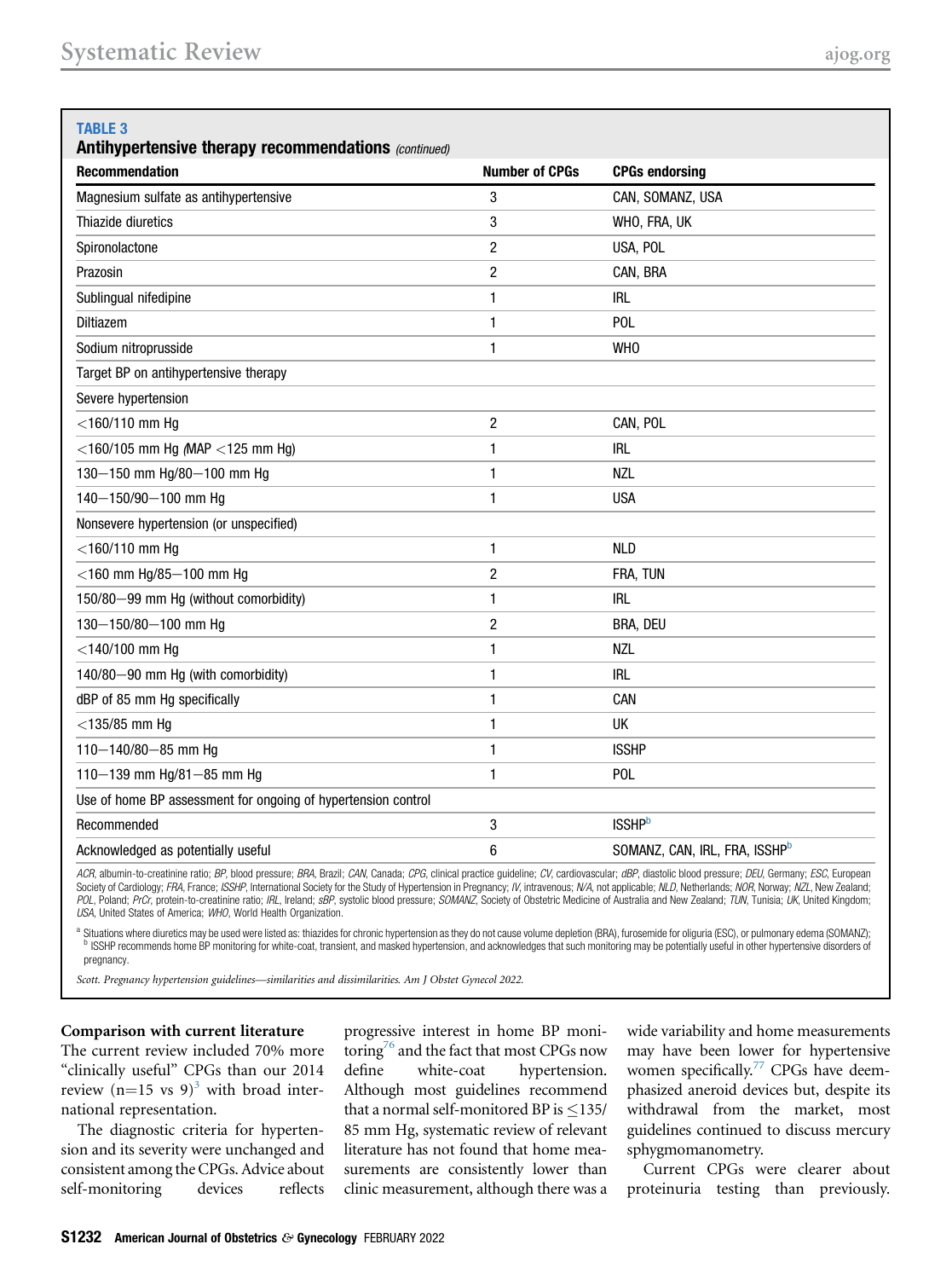Dipstick proteinuria testing was widely endorsed as a screening test, followed by quantitative testing. There is a move toward the use of urinary PrCr and away from 24-hour urine collection, although both are still supported. There is little attention given to urinary ACR and no consensus on its cutoff for an abnormal result despite the publication of DAPPA in 2017. $^{78}$  $^{78}$  $^{78}$ 

Diagnostic criteria for chronic and GH remain consistent and unchanged. However, there has been a move away from the traditional definition of preeclampsia that mandates proteinuria (55% previously) and toward a broad definition (now 80%), with most endorsing target organ manifestations of headache or visual symptoms and/or laboratory abnormalities of platelets, creatinine, or liver enzymes. This means that women may have GH by 1 CPG and preeclampsia by another when proteinuria is not a mandatory criterion. In addition, "severe" preeclampsia use and definition remain controversial; what constitutes "severe" preeclampsia by CPGs that mandate proteinuria now defines any preeclampsia for most CPGs.

There has been an emergence of recommendations to use multivariable models for preeclampsia risk prediction—models that add biomarkers and ultrasonography to clinical risk markers in early pregnancy. This is likely related to the Aspirin for Evidence-Based Preeclampsia Prevention trial that revealed that aspirin prescribed based on multivariable screening substantially reduced the incidence of preterm preeclampsia.<sup>[79](#page-14-8)</sup> All CPGs now advise on aspirin use and recommend it for women at increased risk, but there remain inconsistencies about the dosing and gestational ages for starting and stopping. Calcium is more frequently recommended than aspirin in Gillon et al<sup>[3](#page-12-0)</sup> (by  $9/15$  vs  $3/9$  CPGs, respectively), particularly when there is both low intake and increased risk of preeclampsia.

Antihypertensive therapy is now addressed by all CPGs rather than 6 of 9 in our previous review. All continue to agree that severe hypertension should be treated, most commonly with IV labetalol, oral nifedipine, or IV hydralazine.

Although the target BP for nonsevere hypertension remains inconsistent, there is a movement toward normalization of BP even for women without comorbidities (4/12) compared with the previous one (0/4) when target BP was reported, citing the international Control of Hy-pertension In Pregnancy Study<sup>[80](#page-14-9)</sup> and the relevant Cochrane review.[75](#page-14-4) First-line agents are the same, although oral labetalol is now more frequently endorsed than methyldopa or nifedipine, which were similarly recommended previously. There is no change in the recommendation not to use RAS blockers.

For women anticipated to deliver preterm, particularly women with preeclampsia, antenatal corticosteroid administration is now more clearly presented by the majority (as opposed to just under half previously) of CPGs, and when discussed, all recommend against its use for HELLP syndrome. Fetal indications have emerged as an indication for magnesium sulfate, but recommendations for eclampsia treatment and prevention have changed a little. Of note, however, indications for prevention were still tied to the definition of "severe" preeclampsia.

Recommendations have become consistent in recommending birth for women with preeclampsia at term, previously recommended by only half of CPGs, even with "severe" preeclampsia; about half of guidelines make similar recommendations for women with GH. Nevertheless, when women present preterm, about half of the guidelines for preeclampsia and most for GH give practitioners advice about the timing of birth. Evidence continues to emerge.<sup>81</sup> Management of labor and delivery remains as previously, with a focus on usual care but avoidance of ergometrine.

There remains an appreciation that BP and preeclampsia can worsen after delivery, antihypertensive therapy may still be required, and long-term health complications are increased in incidence, mandating lifestyle change and risk factor modification.

#### Strengths and limitations

The strengths of this review include a comprehensive search strategy and

rigorous methodology informed by the AGREE II, as followed for our 2014 review. $3$  We included recommendations and information from tables and text to provide a comprehensive picture. Most CPGs were explicitly evidence based, according to the grading of the quality of evidence and/or strength of recommendations.

Limitations include potential selection bias because we only included CPGs published in English, French, German, or Dutch. We did not include a discussion of the strength of recommendations in our summary because 6 CPGs provided no such evaluation of recommendations and there were 9 different evidence-grading systems. Given the word count constraints, it is possible that some CPGs were downgraded in quality based on the failure to report an activity when it was actually undertaken.

#### Conclusion and future direction

Increasingly, there is consistency in CPG recommendations that are appropriate for implementation and as auditable standards. Key definitions and most aspects of classification are automated BP measurement, preeclampsia prediction and aspirin prophylaxis, magnesium sulfate for eclampsia prevention and treatment, antenatal corticosteroids for preterm birth, and delivery at term for preeclampsia. A lack of uniformity was seen for components of a broad definition of preeclampsia (with biomarkers emerging), the utility of "severe" preeclampsia as a term and how it should be defined to inform care pathways, how preeclampsia risk should be identified, aspirin dose, and calcium intake. There is a movement toward normalization of BP with antihypertensive agents. Consistent recommendations should be implemented and audited, and inconsistencies should inform future research.

#### <span id="page-11-0"></span>**REFERENCES**

<span id="page-11-1"></span>1. [Mustafa R, Ahmed S, Gupta A, Venuto RC.](http://refhub.elsevier.com/S0002-9378(20)30846-2/sref1) [A comprehensive review of hypertension in](http://refhub.elsevier.com/S0002-9378(20)30846-2/sref1) [pregnancy. J Pregnancy 2012;2012:105918.](http://refhub.elsevier.com/S0002-9378(20)30846-2/sref1) 2. [Knight M, Nair M, Tuffnell D, et al. on behalf of](http://refhub.elsevier.com/S0002-9378(20)30846-2/sref2) [MBRRACE-UK. Saving lives, improving](http://refhub.elsevier.com/S0002-9378(20)30846-2/sref2)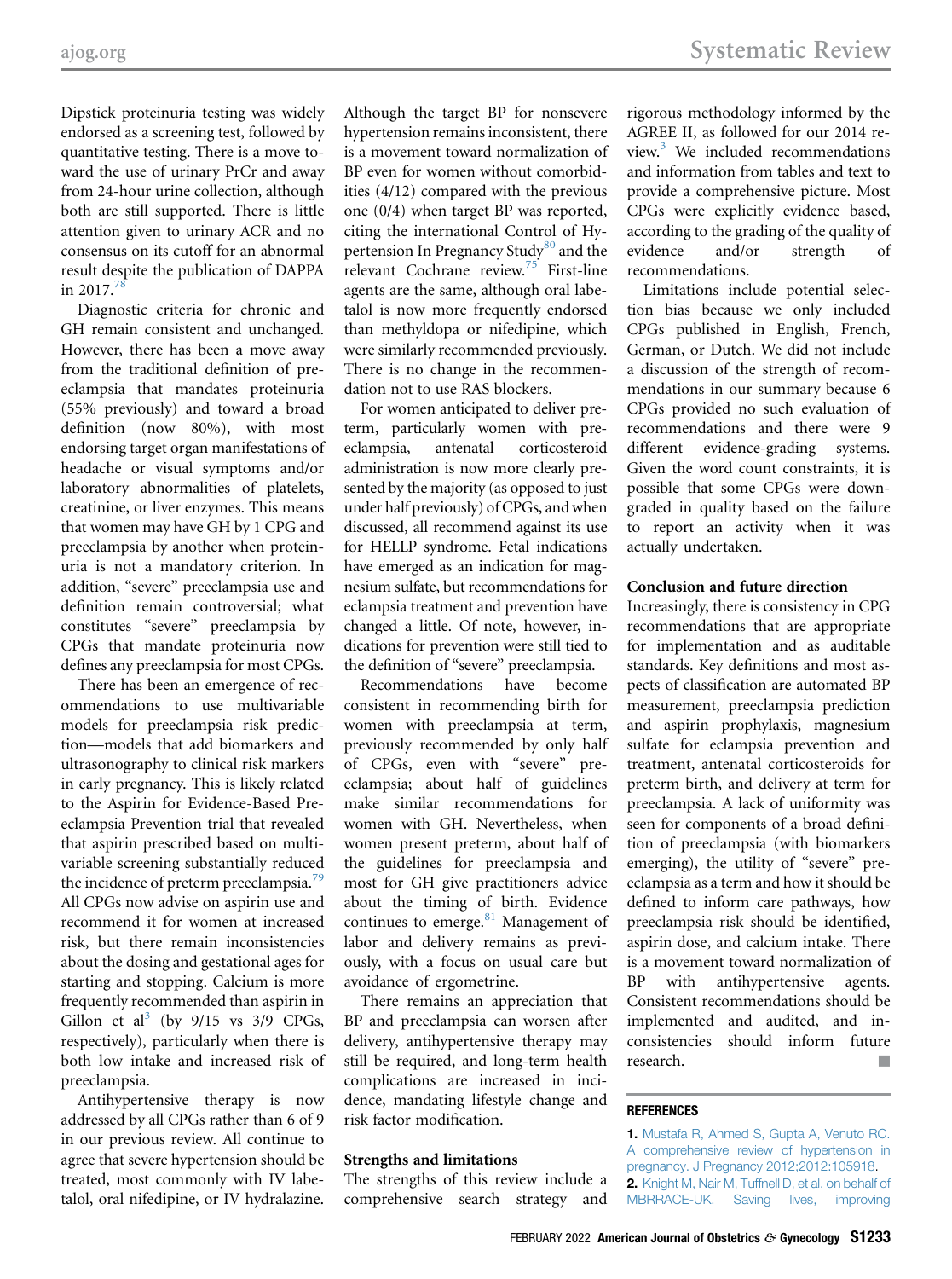mothers' [care: surveillance of maternal deaths in](http://refhub.elsevier.com/S0002-9378(20)30846-2/sref2) [the UK 2012-14 and lessons learned to inform](http://refhub.elsevier.com/S0002-9378(20)30846-2/sref2) [maternity care from the UK and Ireland con](http://refhub.elsevier.com/S0002-9378(20)30846-2/sref2)fi[dential enquiries into maternal deaths and](http://refhub.elsevier.com/S0002-9378(20)30846-2/sref2) [morbidity 2009-14. Oxford, England: National](http://refhub.elsevier.com/S0002-9378(20)30846-2/sref2) [Perinatal Epidemiology Unit, University of Ox](http://refhub.elsevier.com/S0002-9378(20)30846-2/sref2)[ford; 2016](http://refhub.elsevier.com/S0002-9378(20)30846-2/sref2).

<span id="page-12-0"></span>3. [Gillon TE, Pels A, von Dadelszen P,](http://refhub.elsevier.com/S0002-9378(20)30846-2/sref3) [MacDonell K, Magee LA. Hypertensive disorders](http://refhub.elsevier.com/S0002-9378(20)30846-2/sref3) [of pregnancy: a systematic review of interna](http://refhub.elsevier.com/S0002-9378(20)30846-2/sref3)[tional clinical practice guidelines. PLoS One](http://refhub.elsevier.com/S0002-9378(20)30846-2/sref3) [2014;9:e113715](http://refhub.elsevier.com/S0002-9378(20)30846-2/sref3).

<span id="page-12-1"></span>4. About us. International Federation of Gynecology and Obstetrics. 2020. Available at: https://www.fi[go.org/about-us.](https://www.figo.org/about-us) Accessed April 3, 2017.

<span id="page-12-2"></span>5. [Brouwers MC, Kho ME, Browman GP, et al.](http://refhub.elsevier.com/S0002-9378(20)30846-2/sref5) [AGREE II: advancing guideline development,](http://refhub.elsevier.com/S0002-9378(20)30846-2/sref5) [reporting and evaluation in health care. J Clin](http://refhub.elsevier.com/S0002-9378(20)30846-2/sref5) [Epidemiol 2010;63:1308](http://refhub.elsevier.com/S0002-9378(20)30846-2/sref5)–11.

<span id="page-12-3"></span>6. Société française d'[anesthésie et de réan](http://refhub.elsevier.com/S0002-9378(20)30846-2/sref6)[imation \(Sfar\); Collège national des gynéco](http://refhub.elsevier.com/S0002-9378(20)30846-2/sref6)[logues et obstétriciens français \(CNGOF\);](http://refhub.elsevier.com/S0002-9378(20)30846-2/sref6) [Société française de médecine périnatale](http://refhub.elsevier.com/S0002-9378(20)30846-2/sref6) [\(SFMP\); Société française de néonatalogie](http://refhub.elsevier.com/S0002-9378(20)30846-2/sref6) [\(SFNN\). \[Multidisciplinary management of severe](http://refhub.elsevier.com/S0002-9378(20)30846-2/sref6) [pre-eclampsia \(PE\). Experts](http://refhub.elsevier.com/S0002-9378(20)30846-2/sref6)' guidelines 2008. Société française d'[anesthésie et de réan](http://refhub.elsevier.com/S0002-9378(20)30846-2/sref6)[imation. Collège national des gynécologues et](http://refhub.elsevier.com/S0002-9378(20)30846-2/sref6) [obstétriciens français. Société française de](http://refhub.elsevier.com/S0002-9378(20)30846-2/sref6) [médecine périnatale. Société française de néo](http://refhub.elsevier.com/S0002-9378(20)30846-2/sref6)[natalogie\]. Ann Fr Anesth Reanim 2009;28:](http://refhub.elsevier.com/S0002-9378(20)30846-2/sref6) [275](http://refhub.elsevier.com/S0002-9378(20)30846-2/sref6)–81.

7. [The Association of Obstetricians & Gynae](http://refhub.elsevier.com/S0002-9378(20)30846-2/sref7)[cologists of Malawi. Obstetrics & gynaecology](http://refhub.elsevier.com/S0002-9378(20)30846-2/sref7) [protocols and guidelines. The Association of](http://refhub.elsevier.com/S0002-9378(20)30846-2/sref7) [Obstetricians & Gynaecologists of Malawi; 2014:](http://refhub.elsevier.com/S0002-9378(20)30846-2/sref7) 1–[105](http://refhub.elsevier.com/S0002-9378(20)30846-2/sref7).

8. [The Editor. Management of hypertensive](http://refhub.elsevier.com/S0002-9378(20)30846-2/sref8) [disease during pregnancy. SLJOG 2014;36:](http://refhub.elsevier.com/S0002-9378(20)30846-2/sref8) [49](http://refhub.elsevier.com/S0002-9378(20)30846-2/sref8)–52.

<span id="page-12-4"></span>9. Mandrupkar G, Kore S, Gupte S, et al. Hypertensive disorders of pregnancy (HDP). 2014. Available at: [https://www.fogsi.org/wp-content/](https://www.fogsi.org/wp-content/uploads/2015/11/hdp.pdf) [uploads/2015/11/hdp.pdf](https://www.fogsi.org/wp-content/uploads/2015/11/hdp.pdf) 2014. Accessed October 31, 2019.

<span id="page-12-5"></span>10. Chahine R, Khazaal J. Guidelines for diagnosis and management of preeclampsia. Lebanese Society of Obstetrics and Gynecology; 2018. Available at: [http://www.lsog.org.lb/public/](http://www.lsog.org.lb/public/uploads/documents/22838991.pdf) [uploads/documents/22838991.pdf](http://www.lsog.org.lb/public/uploads/documents/22838991.pdf). Accessed October 31, 2019.

<span id="page-12-6"></span>11. Nepal Society of Obstetricians & Gynaecologists. Hypertensive disorders in pregnancy diagnosis. evaluation and management; 2013. Available at: [http://www.nesog.org.np/images/](http://www.nesog.org.np/images/resources/resourceP_8569.pdf) [resources/resourceP\\_8569.pdf](http://www.nesog.org.np/images/resources/resourceP_8569.pdf). Accessed October 31, 2019.

12. [Hegde CV. The use of protocols in obstet](http://refhub.elsevier.com/S0002-9378(20)30846-2/sref12)[rics and gynecology. J Obstet Gynaecol India](http://refhub.elsevier.com/S0002-9378(20)30846-2/sref12) [2013;63:359](http://refhub.elsevier.com/S0002-9378(20)30846-2/sref12)–60.

13. [Abrams RM. Hypertension in pregnancy: a](http://refhub.elsevier.com/S0002-9378(20)30846-2/sref13) [review of current guidelines. Curr Womens](http://refhub.elsevier.com/S0002-9378(20)30846-2/sref13) [Health Rev 2015;11:109](http://refhub.elsevier.com/S0002-9378(20)30846-2/sref13)–19.

14. [Nelson-Piercy C, Lowe S. Clinical practice](http://refhub.elsevier.com/S0002-9378(20)30846-2/sref14) [guidelines in obstetric medicine. Obstet Med](http://refhub.elsevier.com/S0002-9378(20)30846-2/sref14) [2015;8:59](http://refhub.elsevier.com/S0002-9378(20)30846-2/sref14)–60.

15. [Hackney DN, March MI. Who should receive](http://refhub.elsevier.com/S0002-9378(20)30846-2/sref15) [low-dose aspirin for pre-eclampsia prevention?](http://refhub.elsevier.com/S0002-9378(20)30846-2/sref15) [Sorting through the meta-analyses. Curr](http://refhub.elsevier.com/S0002-9378(20)30846-2/sref15) [Womens Health Rev 2015;11:91](http://refhub.elsevier.com/S0002-9378(20)30846-2/sref15)–6.

16. [Pal B, Biniwale P, Sundari T, et al. P 4](http://refhub.elsevier.com/S0002-9378(20)30846-2/sref16) [diagnosis, management and care of hyperten](http://refhub.elsevier.com/S0002-9378(20)30846-2/sref16)[sive disorders of pregnancy \(HDP\) in India](http://refhub.elsevier.com/S0002-9378(20)30846-2/sref16)—an [Indian expert opinion. Pregnancy Hypertens](http://refhub.elsevier.com/S0002-9378(20)30846-2/sref16) [2017;9:38](http://refhub.elsevier.com/S0002-9378(20)30846-2/sref16)–9.

17. [Piccoli GB, Cabiddu G, Castellino S,](http://refhub.elsevier.com/S0002-9378(20)30846-2/sref17) [et al. A best practice position statement on](http://refhub.elsevier.com/S0002-9378(20)30846-2/sref17) [the role of the nephrologist in the prevention](http://refhub.elsevier.com/S0002-9378(20)30846-2/sref17) [and follow-up of preeclampsia: the Italian](http://refhub.elsevier.com/S0002-9378(20)30846-2/sref17) [study group on kidney and pregnancy.](http://refhub.elsevier.com/S0002-9378(20)30846-2/sref17) [J Nephrol 2017;30:307](http://refhub.elsevier.com/S0002-9378(20)30846-2/sref17)–17.

18. [Bernstein PS, Martin JN Jr, Barton JR, et al.](http://refhub.elsevier.com/S0002-9378(20)30846-2/sref18) [Consensus bundle on severe hypertension](http://refhub.elsevier.com/S0002-9378(20)30846-2/sref18) [during pregnancy and the postpartum period.](http://refhub.elsevier.com/S0002-9378(20)30846-2/sref18) [J Midwifery Womens Health 2017;62:493](http://refhub.elsevier.com/S0002-9378(20)30846-2/sref18)–501.

19. [Coutinho T, Lamai O, Nerenberg K. Hyper](http://refhub.elsevier.com/S0002-9378(20)30846-2/sref19)[tensive disorders of pregnancy and cardiovas](http://refhub.elsevier.com/S0002-9378(20)30846-2/sref19)[cular diseases: current knowledge and future](http://refhub.elsevier.com/S0002-9378(20)30846-2/sref19) [directions. Curr Treat Options Cardiovasc Med](http://refhub.elsevier.com/S0002-9378(20)30846-2/sref19) [2018;20:56.](http://refhub.elsevier.com/S0002-9378(20)30846-2/sref19)

20. [Reddy M, Springhall EA, Rolnik DL, da Silva](http://refhub.elsevier.com/S0002-9378(20)30846-2/sref20) [Costa F. How to perform](http://refhub.elsevier.com/S0002-9378(20)30846-2/sref20) first trimester com[bined screening for pre-eclampsia. Australas J](http://refhub.elsevier.com/S0002-9378(20)30846-2/sref20) [Ultrasound Med 2018;21:191](http://refhub.elsevier.com/S0002-9378(20)30846-2/sref20)–7.

21. [Malhotra J, Patel MC, Malhotra N. FOGSI](http://refhub.elsevier.com/S0002-9378(20)30846-2/sref21) [focus: medical disorders in pregnancy, 1st ed.](http://refhub.elsevier.com/S0002-9378(20)30846-2/sref21) [New Delhi, India: Jaypee Brothers Medical](http://refhub.elsevier.com/S0002-9378(20)30846-2/sref21) [Publishers \(P\) Ltd; 2018](http://refhub.elsevier.com/S0002-9378(20)30846-2/sref21).

22. [SEC Working Group for the ESC 2018 guide](http://refhub.elsevier.com/S0002-9378(20)30846-2/sref22) [on the treatment of cardiovascular diseases](http://refhub.elsevier.com/S0002-9378(20)30846-2/sref22) [during pregnancy. Comments on the 2018 ESC](http://refhub.elsevier.com/S0002-9378(20)30846-2/sref22) [Guidelines for the Management of Cardiovas](http://refhub.elsevier.com/S0002-9378(20)30846-2/sref22)[cular Diseases During Pregnancy. Rev Esp](http://refhub.elsevier.com/S0002-9378(20)30846-2/sref22) [Cardiol \(Engl Ed\) 2019;72:109](http://refhub.elsevier.com/S0002-9378(20)30846-2/sref22)–14.

<span id="page-12-7"></span>23. Expertos Intervinientes. Guias de la Sociedad Argentina de Hipertension para el diagnostico, estudio, tratamiento y seguimiento de la hipertension arterial. 2007. Available at: [http://](http://www.saha.org.ar/pdf/formacion/GUIA_SAHA_VERSION_DE_BOLSILLO.pdf) [www.saha.org.ar/pdf/formacion/GUIA\\_SAHA\\_](http://www.saha.org.ar/pdf/formacion/GUIA_SAHA_VERSION_DE_BOLSILLO.pdf) [VERSION\\_DE\\_BOLSILLO.pdf](http://www.saha.org.ar/pdf/formacion/GUIA_SAHA_VERSION_DE_BOLSILLO.pdf). Accessed October 31, 2019.

24. Lagunes-Espinosa AL, Ríos-Castillo B, Peralta-Pedrero ML, et al. Guía de práctica clínica. Enfermedades hipertensivas del embarazo. Rev Med Inst Mex Seguro Soc 2011;49: 213–24. Available at: [http://www.medigraphic.](http://www.medigraphic.com/pdfs/imss/im-2011/im112t.pdf) [com/pdfs/imss/im-2011/im112t.pdf.](http://www.medigraphic.com/pdfs/imss/im-2011/im112t.pdf) Accessed October 31, 2019.

25. Vigil De Gracia P, De Gracia J, Campana S, et al. Módulo de capacitación en preeclampsiaeclampsia, 1st ed. Lima, Perú: Federación Latinoamericana de Sociedades de Obstetricia y Ginecología. 2012. Available at: [http://www.](http://www.sogiba.org.ar/documentos/Eclampsia.pdf) [sogiba.org.ar/documentos/Eclampsia.pdf.](http://www.sogiba.org.ar/documentos/Eclampsia.pdf) Accessed October 31, 2019.

26. Representantes del Grupo Desarrollador de la Guía - Universidad Nacional de Colombia - Alianza Cinets. Clinical practice guidelines for approaching pregnancy-associated hypertensive complications [Article in Spanish]. Rev Colomb Obstet Ginecol 2013;64:289–326. Available at: [http://www.scielo.org.co/pdf/rcog/](http://www.scielo.org.co/pdf/rcog/v64n3/v64n3a06.pdf) [v64n3/v64n3a06.pdf.](http://www.scielo.org.co/pdf/rcog/v64n3/v64n3a06.pdf)

<span id="page-12-8"></span>27. [Federation of Anaesthesiologists and](http://refhub.elsevier.com/S0002-9378(20)30846-2/sref27) [Reanimatologists, Kulikov AV, Shifman EM,](http://refhub.elsevier.com/S0002-9378(20)30846-2/sref27) [Belomestnov SR, Levit AL. Emergency care for](http://refhub.elsevier.com/S0002-9378(20)30846-2/sref27) [eclampsia and its complications. Eclampsia,](http://refhub.elsevier.com/S0002-9378(20)30846-2/sref27) [HELLP-syndrome \[Article in Russian\]. Anesteziol](http://refhub.elsevier.com/S0002-9378(20)30846-2/sref27) [Reanimatol 2013:75](http://refhub.elsevier.com/S0002-9378(20)30846-2/sref27)–81.

<span id="page-12-9"></span>28. Abraitis V, Arlauskienė A, Bagušytė L, et al. METODIKA nėštumo sukelta hipertenzinė BŪKLĖ (nėščiųjų hipertenzija, preeklampsija, EKLAMPSIJA). Lietuvos akušerių-ginekologų draugija Lietuvos akušerių sąjunga. 2014. Available at: [https://sam.lrv.lt/uploads/sam/](https://sam.lrv.lt/uploads/sam/documents/files/Veiklos_sritys/Programos_ir_projektai/Sveicarijos_parama/Akuserines%20metodikos/Nestumo%20sukelta%20hipertenzine%20bukle%20(nesciuju%20hipertenzija%2C%20preeklampsija%2C%20eklampsija).pdf) documents/fi[les/Veiklos\\_sritys/Programos\\_ir\\_](https://sam.lrv.lt/uploads/sam/documents/files/Veiklos_sritys/Programos_ir_projektai/Sveicarijos_parama/Akuserines%20metodikos/Nestumo%20sukelta%20hipertenzine%20bukle%20(nesciuju%20hipertenzija%2C%20preeklampsija%2C%20eklampsija).pdf) [projektai/Sveicarijos\\_parama/Akuserines metodikos/](https://sam.lrv.lt/uploads/sam/documents/files/Veiklos_sritys/Programos_ir_projektai/Sveicarijos_parama/Akuserines%20metodikos/Nestumo%20sukelta%20hipertenzine%20bukle%20(nesciuju%20hipertenzija%2C%20preeklampsija%2C%20eklampsija).pdf) [Nestumo sukelta hipertenzine bukle \(nesciuju](https://sam.lrv.lt/uploads/sam/documents/files/Veiklos_sritys/Programos_ir_projektai/Sveicarijos_parama/Akuserines%20metodikos/Nestumo%20sukelta%20hipertenzine%20bukle%20(nesciuju%20hipertenzija%2C%20preeklampsija%2C%20eklampsija).pdf) [hipertenzija%2C preeklampsija%2C eklampsija\).pdf](https://sam.lrv.lt/uploads/sam/documents/files/Veiklos_sritys/Programos_ir_projektai/Sveicarijos_parama/Akuserines%20metodikos/Nestumo%20sukelta%20hipertenzine%20bukle%20(nesciuju%20hipertenzija%2C%20preeklampsija%2C%20eklampsija).pdf) 2014. Accessed October 31, 2019.

<span id="page-12-10"></span>29. [Nielsen LH, Sundtoft I, Vestgaard MJ, et al.](http://refhub.elsevier.com/S0002-9378(20)30846-2/sref29) [Guidelines til hypertension og præeklampsi. Dan](http://refhub.elsevier.com/S0002-9378(20)30846-2/sref29) [Selsk Obstet Og Gynækologi 2018:1](http://refhub.elsevier.com/S0002-9378(20)30846-2/sref29)–44.

<span id="page-12-11"></span>30. Societatea de obstetrica si ginecologie din Romania. Hipertensiunea asociată sarcinii. 2019. Available at: [https://sogr.ro/wp-content/](https://sogr.ro/wp-content/uploads/2019/05/12.-Hipertensiunea-asociat%C4%83-sarcinii.pdf) [uploads/2019/05/12.-Hipertensiunea-asociat%](https://sogr.ro/wp-content/uploads/2019/05/12.-Hipertensiunea-asociat%C4%83-sarcinii.pdf) [C4%83-sarcinii.pdf](https://sogr.ro/wp-content/uploads/2019/05/12.-Hipertensiunea-asociat%C4%83-sarcinii.pdf). Accessed October 31,  $2019$ 

<span id="page-12-12"></span>31. Prejbisz A, Dobrowolski P, Kosiński P, et al. Postę[powanie w nadci](http://refhub.elsevier.com/S0002-9378(20)30846-2/sref31)snieniu tę[tniczym u kobiet](http://refhub.elsevier.com/S0002-9378(20)30846-2/sref31) w ciąż[y. Zapobieganie, diagnostyka, leczenie i](http://refhub.elsevier.com/S0002-9378(20)30846-2/sref31) odległ[e rokowanie. Stanowisko Polskiego](http://refhub.elsevier.com/S0002-9378(20)30846-2/sref31) [Towarzystwa Nadci](http://refhub.elsevier.com/S0002-9378(20)30846-2/sref31)śnienia Tę[tniczego, Pol](http://refhub.elsevier.com/S0002-9378(20)30846-2/sref31)[skiego Towarzystwa Kardiologicznego oraz](http://refhub.elsevier.com/S0002-9378(20)30846-2/sref31) [Polskiego Towarzystwa Ginekologów i](http://refhub.elsevier.com/S0002-9378(20)30846-2/sref31) [Po](http://refhub.elsevier.com/S0002-9378(20)30846-2/sref31)łożników. Ginekol i Perinatol Prakt 2019;4: 43–[111](http://refhub.elsevier.com/S0002-9378(20)30846-2/sref31).

<span id="page-12-13"></span>32. [Lowe SA, Brown MA, Dekker GA, et al.](http://refhub.elsevier.com/S0002-9378(20)30846-2/sref32) [Guidelines for the management of hypertensive](http://refhub.elsevier.com/S0002-9378(20)30846-2/sref32) [disorders of pregnancy 2008. Aust N Z J Obstet](http://refhub.elsevier.com/S0002-9378(20)30846-2/sref32) [Gynaecol 2009;49:242](http://refhub.elsevier.com/S0002-9378(20)30846-2/sref32)–6.

33. [National Collaborating Centre for Women](http://refhub.elsevier.com/S0002-9378(20)30846-2/sref33)'s and Children'[s Health. Hypertension in preg](http://refhub.elsevier.com/S0002-9378(20)30846-2/sref33)[nancy: the management of hypertensive disor](http://refhub.elsevier.com/S0002-9378(20)30846-2/sref33)[ders during pregnancy. London, England:](http://refhub.elsevier.com/S0002-9378(20)30846-2/sref33) [RCOG Press; 2010](http://refhub.elsevier.com/S0002-9378(20)30846-2/sref33).

34. [European Society of Gynecology \(ESG\),](http://refhub.elsevier.com/S0002-9378(20)30846-2/sref34) [Association for European Paediatric Cardiology](http://refhub.elsevier.com/S0002-9378(20)30846-2/sref34) [\(AEPC\), German Society for Gender Medicine](http://refhub.elsevier.com/S0002-9378(20)30846-2/sref34) [\(DGesGM\), et al.. ESC guidelines on the man](http://refhub.elsevier.com/S0002-9378(20)30846-2/sref34)[agement of cardiovascular diseases during](http://refhub.elsevier.com/S0002-9378(20)30846-2/sref34) [pregnancy: the Task Force on the management](http://refhub.elsevier.com/S0002-9378(20)30846-2/sref34) [of cardiovascular diseases during pregnancy of](http://refhub.elsevier.com/S0002-9378(20)30846-2/sref34) [the European Society of Cardiology \(ESC\). Eur](http://refhub.elsevier.com/S0002-9378(20)30846-2/sref34) [Heart J 2011;32:3147](http://refhub.elsevier.com/S0002-9378(20)30846-2/sref34)–97.

35. [American College of Obstetricians and Gy](http://refhub.elsevier.com/S0002-9378(20)30846-2/sref35)[necologists, Task Force on Hypertension in](http://refhub.elsevier.com/S0002-9378(20)30846-2/sref35) [Pregnancy. Hypertension in pregnancy. Report of](http://refhub.elsevier.com/S0002-9378(20)30846-2/sref35) [the American College of Obstetricians and Gy](http://refhub.elsevier.com/S0002-9378(20)30846-2/sref35)necologists' [Task Force on hypertension in](http://refhub.elsevier.com/S0002-9378(20)30846-2/sref35) [pregnancy. Obstet Gynecol 2013;122:1122](http://refhub.elsevier.com/S0002-9378(20)30846-2/sref35)–31. 36. [Stepan H, Kuse-Föhl S, Klockenbusch W,](http://refhub.elsevier.com/S0002-9378(20)30846-2/sref36) [et al. Diagnosis and treatment of hypertensive](http://refhub.elsevier.com/S0002-9378(20)30846-2/sref36) [pregnancy disorders. Guideline of DGGG \(S1](http://refhub.elsevier.com/S0002-9378(20)30846-2/sref36) [level, AWMF Registry No. 015/018, December](http://refhub.elsevier.com/S0002-9378(20)30846-2/sref36) [2013\). Geburtshilfe Frauenheilkd 2015;75:](http://refhub.elsevier.com/S0002-9378(20)30846-2/sref36) [900](http://refhub.elsevier.com/S0002-9378(20)30846-2/sref36)–14.

37. [Committee on Obstetric Practice. Commit](http://refhub.elsevier.com/S0002-9378(20)30846-2/sref37)[tee Opinion no. 692: emergent therapy for](http://refhub.elsevier.com/S0002-9378(20)30846-2/sref37)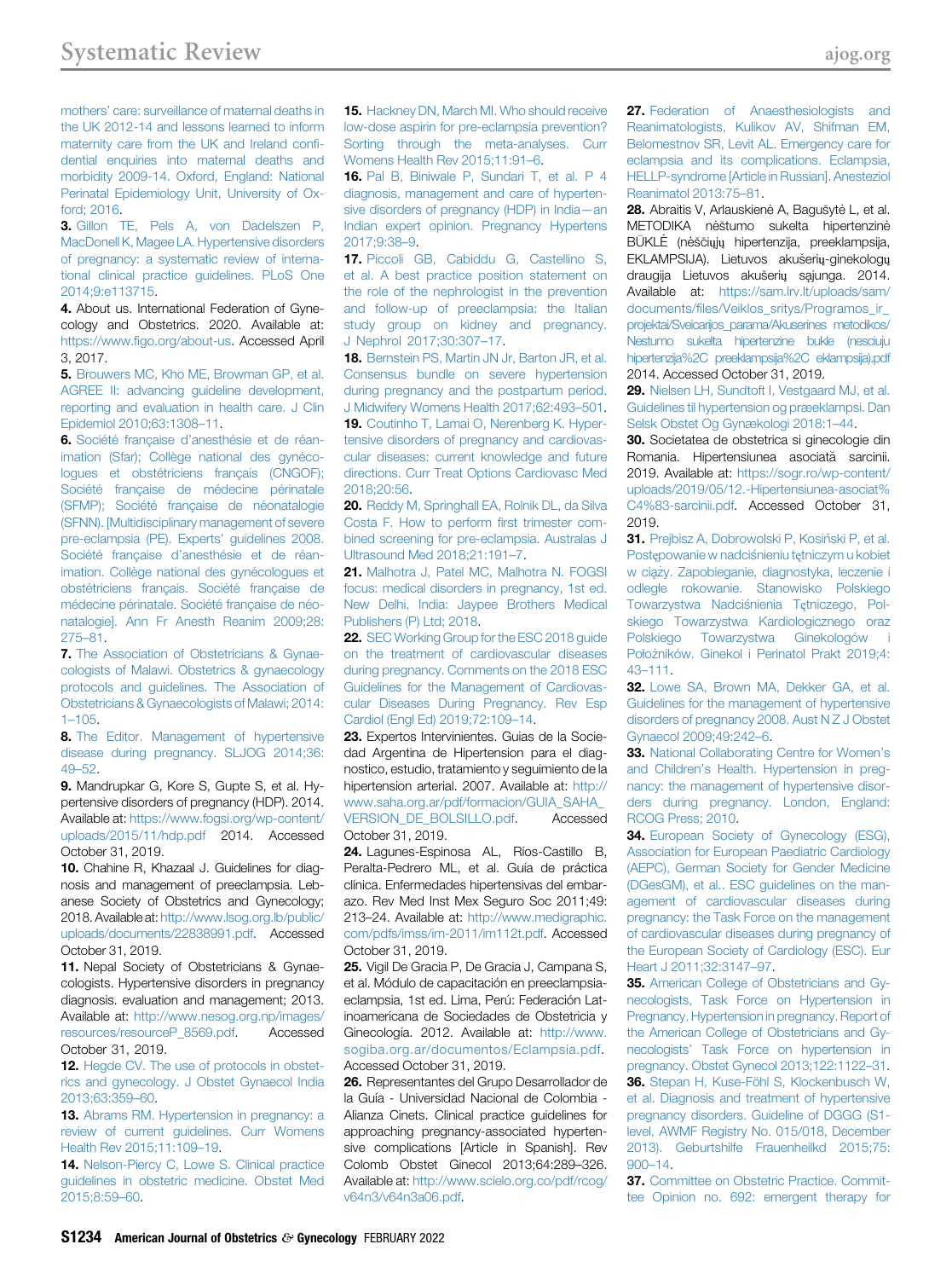[acute-onset, severe hypertension during preg](http://refhub.elsevier.com/S0002-9378(20)30846-2/sref37)[nancy and the postpartum period. Obstet](http://refhub.elsevier.com/S0002-9378(20)30846-2/sref37) [Gynecol 2017;129:e90](http://refhub.elsevier.com/S0002-9378(20)30846-2/sref37)–5.

<span id="page-13-0"></span>38. Emergency Nurses Association. Clinical practice guideline: noninvasive blood pressure measurement with automated devices. Guideline Central. 2012. Available at: [https://www.guidelinecentral.com/summaries/](https://www.guidelinecentral.com/summaries/clinical-practice-guideline-non-invasive-blood-pressure-measurement-with-automated-devices/#section-99999) [clinical-practice-guideline-non-invasive-blood](https://www.guidelinecentral.com/summaries/clinical-practice-guideline-non-invasive-blood-pressure-measurement-with-automated-devices/#section-99999)[pressure-measurement-with-automated-devices/](https://www.guidelinecentral.com/summaries/clinical-practice-guideline-non-invasive-blood-pressure-measurement-with-automated-devices/#section-99999) [#section-99999](https://www.guidelinecentral.com/summaries/clinical-practice-guideline-non-invasive-blood-pressure-measurement-with-automated-devices/#section-99999) 2012. Accessed October 31, 2019.

39. [Watanabe K, Naruse K, Tanaka K, Metoki H,](http://refhub.elsevier.com/S0002-9378(20)30846-2/sref39) [Suzuki Y. Outline of de](http://refhub.elsevier.com/S0002-9378(20)30846-2/sref39)finition and classification of "[Pregnancy Induced Hypertension \(PIH\).](http://refhub.elsevier.com/S0002-9378(20)30846-2/sref39)" [Hypertens Res Preg 2013;1:3](http://refhub.elsevier.com/S0002-9378(20)30846-2/sref39)–4.

40. [United States Preventive Services Task](http://refhub.elsevier.com/S0002-9378(20)30846-2/sref40) [Force, Bibbins-Domingo K, Grossman DC, et al.](http://refhub.elsevier.com/S0002-9378(20)30846-2/sref40) [Screening for preeclampsia: US Preventive](http://refhub.elsevier.com/S0002-9378(20)30846-2/sref40) [Services Task Force recommendation state](http://refhub.elsevier.com/S0002-9378(20)30846-2/sref40)[ment. JAMA 2017;317:1661](http://refhub.elsevier.com/S0002-9378(20)30846-2/sref40)–7.

41. [Watanabe K, Matsubara K, Nakamoto O,](http://refhub.elsevier.com/S0002-9378(20)30846-2/sref41) [et al. Outline of the new de](http://refhub.elsevier.com/S0002-9378(20)30846-2/sref41)finition and classification of "[Hypertensive Disorders of Pregnancy](http://refhub.elsevier.com/S0002-9378(20)30846-2/sref41) (HDP)"[; a revised JSSHP statement of 2005.](http://refhub.elsevier.com/S0002-9378(20)30846-2/sref41) [Hypertens Res Preg 2018;6:33](http://refhub.elsevier.com/S0002-9378(20)30846-2/sref41)–7.

<span id="page-13-1"></span>42. [Queensland Clinical Guidelines. Hyperten](http://refhub.elsevier.com/S0002-9378(20)30846-2/sref42)[sive disorders of pregnancy. Document no.](http://refhub.elsevier.com/S0002-9378(20)30846-2/sref42) [MN10.13.V4-R15. Queensland, Australia:](http://refhub.elsevier.com/S0002-9378(20)30846-2/sref42) [State of Queensland \(Queensland Health\);](http://refhub.elsevier.com/S0002-9378(20)30846-2/sref42) [2015](http://refhub.elsevier.com/S0002-9378(20)30846-2/sref42).

43. [Milne F, Redman C, Walker J, et al. The pre](http://refhub.elsevier.com/S0002-9378(20)30846-2/sref43)[eclampsia community guideline \(PRECOG\):](http://refhub.elsevier.com/S0002-9378(20)30846-2/sref43) [how to screen for and detect onset of pre](http://refhub.elsevier.com/S0002-9378(20)30846-2/sref43)[eclampsia in the community. BMJ 2005;330:](http://refhub.elsevier.com/S0002-9378(20)30846-2/sref43) [576](http://refhub.elsevier.com/S0002-9378(20)30846-2/sref43)–80.

44. [Milne F, Redman C, Walker J, et al.](http://refhub.elsevier.com/S0002-9378(20)30846-2/sref44) [Assessing the onset of pre-eclampsia in the](http://refhub.elsevier.com/S0002-9378(20)30846-2/sref44) [hospital day unit: summary of the pre-eclampsia](http://refhub.elsevier.com/S0002-9378(20)30846-2/sref44) [guideline \(PRECOG II\). BMJ 2009;339:b3129.](http://refhub.elsevier.com/S0002-9378(20)30846-2/sref44)

45. HDP CPG Working Group. Association of Ontario Midwives. Hypertensive Disorders of Pregnancy. Clinical Practice Guideline no. 15. 2012. 2012. Available from: [https://www.](https://www.ontariomidwives.ca/sites/default/files/CPG%20full%20guidelines/CPG-HDP-PUB.pdf) [ontariomidwives.ca/sites/default/](https://www.ontariomidwives.ca/sites/default/files/CPG%20full%20guidelines/CPG-HDP-PUB.pdf)files/CPG% [20full%20guidelines/CPG-HDP-PUB.pdf](https://www.ontariomidwives.ca/sites/default/files/CPG%20full%20guidelines/CPG-HDP-PUB.pdf) 2012. Accessed October 31, 2019.

<span id="page-13-2"></span>46. Der Deutschen Gesellschaft für Gynäkologie und Geburtshilfe. Hypertensiver schwangerschaftserkrankungen: diagnostik und therapie. AWMF Online 2007. Available from: [https://](https://www.awmf.org/uploads/tx_szleitlinien/015-018l_S2k_Diagnostik_Therapie_hypertensiver_Schwangerschaftserkrankungen_2019-07.pdf) [www.awmf.org/uploads/tx\\_szleitlinien/015-](https://www.awmf.org/uploads/tx_szleitlinien/015-018l_S2k_Diagnostik_Therapie_hypertensiver_Schwangerschaftserkrankungen_2019-07.pdf) [018l\\_S2k\\_Diagnostik\\_Therapie\\_hypertensiver\\_](https://www.awmf.org/uploads/tx_szleitlinien/015-018l_S2k_Diagnostik_Therapie_hypertensiver_Schwangerschaftserkrankungen_2019-07.pdf) [Schwangerschaftserkrankungen\\_2019-07.pdf](https://www.awmf.org/uploads/tx_szleitlinien/015-018l_S2k_Diagnostik_Therapie_hypertensiver_Schwangerschaftserkrankungen_2019-07.pdf). Accessed September 16, 2020.

<span id="page-13-3"></span>47. [Lindheimer MD, Taler SJ, Cunningham FG;](http://refhub.elsevier.com/S0002-9378(20)30846-2/sref47) [American Society of Hypertension. ASH](http://refhub.elsevier.com/S0002-9378(20)30846-2/sref47) [position paper: hypertension in pregnancy.](http://refhub.elsevier.com/S0002-9378(20)30846-2/sref47) [J Clin Hypertens \(Greenwich\) 2009;11:](http://refhub.elsevier.com/S0002-9378(20)30846-2/sref47) [214](http://refhub.elsevier.com/S0002-9378(20)30846-2/sref47)–25.

<span id="page-13-4"></span>48. World Health Organization. WHO recommendations for prevention and treatment of preeclampsia and eclampsia. 2011. Available at: [https://www.who.int/reproductivehealth/](https://www.who.int/reproductivehealth/publications/maternal_perinatal_health/9789241548335/en/) [publications/maternal\\_perinatal\\_health/978924](https://www.who.int/reproductivehealth/publications/maternal_perinatal_health/9789241548335/en/) [1548335/en/](https://www.who.int/reproductivehealth/publications/maternal_perinatal_health/9789241548335/en/) 2011. Accessed October 31, 2019.

<span id="page-13-17"></span>49. Nederlandse Vereniging voor Obstetrie en Gynaecologie. Hypertensieve aandoeningen in de zwangerschap. Utrecht: Nederlandse Vereniging voor Obstetrie en Gynaecologie; 2011. Available at: [https://www.internisten.nl/sites/](https://www.internisten.nl/sites/internisten.nl/files/uploads/CV/Mx/CVMxUs9h0bleN-QRN2Y83A/richtlijn_2012_-Hypertensieve-aandoeningen-in-de-zwangerschap.pdf) internisten.nl/fi[les/uploads/CV/Mx/CVMxUs9h0](https://www.internisten.nl/sites/internisten.nl/files/uploads/CV/Mx/CVMxUs9h0bleN-QRN2Y83A/richtlijn_2012_-Hypertensieve-aandoeningen-in-de-zwangerschap.pdf) [bleN-QRN2Y83A/richtlijn\\_2012\\_-Hypertensieve](https://www.internisten.nl/sites/internisten.nl/files/uploads/CV/Mx/CVMxUs9h0bleN-QRN2Y83A/richtlijn_2012_-Hypertensieve-aandoeningen-in-de-zwangerschap.pdf)[aandoeningen-in-de-zwangerschap.pdf.](https://www.internisten.nl/sites/internisten.nl/files/uploads/CV/Mx/CVMxUs9h0bleN-QRN2Y83A/richtlijn_2012_-Hypertensieve-aandoeningen-in-de-zwangerschap.pdf) Accessed October 31, 2019.

<span id="page-13-8"></span>50. [Magee LA, Pels A, Helewa M, Rey E, von](http://refhub.elsevier.com/S0002-9378(20)30846-2/sref50) [Dadelszen P; Canadian Hypertensive Disorders](http://refhub.elsevier.com/S0002-9378(20)30846-2/sref50) [of Pregnancy \(HDP\) Working Group. Diagnosis,](http://refhub.elsevier.com/S0002-9378(20)30846-2/sref50) [evaluation, and management of the hyperten](http://refhub.elsevier.com/S0002-9378(20)30846-2/sref50)[sive disorders of pregnancy. Pregnancy Hyper](http://refhub.elsevier.com/S0002-9378(20)30846-2/sref50)[tens 2014;4:105](http://refhub.elsevier.com/S0002-9378(20)30846-2/sref50)–45.

<span id="page-13-5"></span>51. World Health Organization. WHO recommendation: calcium supplementation during pregnancy for the prevention of pre-eclampsia and its complications. 2018. Available at: <https://apps.who.int/iris/handle/10665/277235> 2018. Accessed October 31, 2019.

52. World Health Organization. WHO recommendations: drug treatment for severe hypertension in pregnancy. 2018. Available at: [https://](https://apps.who.int/iris/handle/10665/277234) [apps.who.int/iris/handle/10665/277234](https://apps.who.int/iris/handle/10665/277234) 2018. Accessed October 31, 2019.

53. World Health Organization. WHO recommendations: policy of interventionist versus expectant management of severe preeclampsia before term. 2018. Available at: <https://apps.who.int/iris/handle/10665/277236> 2018. Accessed October 31, 2019.

<span id="page-13-7"></span>54. [Brown MA, Magee LA, Kenny LC, et al. The](http://refhub.elsevier.com/S0002-9378(20)30846-2/sref54) [hypertensive disorders of pregnancy: ISSHP](http://refhub.elsevier.com/S0002-9378(20)30846-2/sref54) classifi[cation, diagnosis & management recom](http://refhub.elsevier.com/S0002-9378(20)30846-2/sref54)[mendations for international practice. Preg](http://refhub.elsevier.com/S0002-9378(20)30846-2/sref54)[nancy Hypertens 2018;13:291](http://refhub.elsevier.com/S0002-9378(20)30846-2/sref54)–310.

<span id="page-13-9"></span>55. [Butalia S, Audibert F, Côté AM, et al. Hy](http://refhub.elsevier.com/S0002-9378(20)30846-2/sref55)pertension Canada'[s 2018 guidelines for the](http://refhub.elsevier.com/S0002-9378(20)30846-2/sref55) [management of hypertension in pregnancy. Can](http://refhub.elsevier.com/S0002-9378(20)30846-2/sref55) [J Cardiol 2018;34:526](http://refhub.elsevier.com/S0002-9378(20)30846-2/sref55)–31.

<span id="page-13-10"></span>**56.** [American College of Obstetricians and Gy](http://refhub.elsevier.com/S0002-9378(20)30846-2/sref56)necologists' [Committee on Practice Bulletins](http://refhub.elsevier.com/S0002-9378(20)30846-2/sref56)— [Obstetrics. ACOG Practice Bulletin no. 203:](http://refhub.elsevier.com/S0002-9378(20)30846-2/sref56) [chronic hypertension in pregnancy. Obstet](http://refhub.elsevier.com/S0002-9378(20)30846-2/sref56) [Gynecol 2019;133:e26](http://refhub.elsevier.com/S0002-9378(20)30846-2/sref56)–50.

57. [ACOG Practice Bulletin no. 202: gestational](http://refhub.elsevier.com/S0002-9378(20)30846-2/sref57) [hypertension and preeclampsia. Obstet Gynecol](http://refhub.elsevier.com/S0002-9378(20)30846-2/sref57) [2019;133:e1](http://refhub.elsevier.com/S0002-9378(20)30846-2/sref57)–25.

**58.** [ACOG Committee Opinion no. 767: emer](http://refhub.elsevier.com/S0002-9378(20)30846-2/sref58)[gent therapy for acute-onset, severe hyperten](http://refhub.elsevier.com/S0002-9378(20)30846-2/sref58)[sion during pregnancy and the postpartum](http://refhub.elsevier.com/S0002-9378(20)30846-2/sref58) [period. Obstet Gynecol 2019;133:e174](http://refhub.elsevier.com/S0002-9378(20)30846-2/sref58)–80.

<span id="page-13-11"></span>59. [Malachias MVB, Plavnik FL, Machado CA,](http://refhub.elsevier.com/S0002-9378(20)30846-2/sref59) [Malta D, Scala LCN, Fuchs S. 7th Brazilian](http://refhub.elsevier.com/S0002-9378(20)30846-2/sref59) [guideline of arterial hypertension: chapter 1](http://refhub.elsevier.com/S0002-9378(20)30846-2/sref59)  [concept, epidemiology and primary prevention.](http://refhub.elsevier.com/S0002-9378(20)30846-2/sref59) [Arq Bras Cardiol 2016;107\(Suppl3\):1](http://refhub.elsevier.com/S0002-9378(20)30846-2/sref59)–6.

<span id="page-13-12"></span>60. [Borghi C, Ferri C, Sechi L. Clinical Man](http://refhub.elsevier.com/S0002-9378(20)30846-2/sref60)[agement of Hypertension in Pregnancy. High](http://refhub.elsevier.com/S0002-9378(20)30846-2/sref60) [Blood Press Cardiovasc Prev 2013;20:123](http://refhub.elsevier.com/S0002-9378(20)30846-2/sref60)–7.

<span id="page-13-13"></span>61. [Mounier-Vehier C, Amar J, Boivin JM, et al.](http://refhub.elsevier.com/S0002-9378(20)30846-2/sref61) [Hypertension and pregnancy: expert consensus](http://refhub.elsevier.com/S0002-9378(20)30846-2/sref61) [statement from the French Society of Hyper](http://refhub.elsevier.com/S0002-9378(20)30846-2/sref61)tension, an affi[liate of the French Society of](http://refhub.elsevier.com/S0002-9378(20)30846-2/sref61) [Cardiology. Fundam Clin Pharmacol 2017;31:](http://refhub.elsevier.com/S0002-9378(20)30846-2/sref61) 83–[103](http://refhub.elsevier.com/S0002-9378(20)30846-2/sref61).

#### <span id="page-13-14"></span>62. [Staff AC, Andersgaard AB, Henriksen T,](http://refhub.elsevier.com/S0002-9378(20)30846-2/sref62) [et al. Chapter 28 hypertensive disorders of](http://refhub.elsevier.com/S0002-9378(20)30846-2/sref62) [pregnancy and eclampsia. Eur J Obstet Gynecol](http://refhub.elsevier.com/S0002-9378(20)30846-2/sref62) [Reprod Biol 2016;201:171](http://refhub.elsevier.com/S0002-9378(20)30846-2/sref62)–8.

<span id="page-13-15"></span>63. Clinical practice guideline. The diagnosis and management of severe pre-eclampsia and eclampsia. Institute of Obstetricians and Gynaecologists, Royal College of Physicians of Ireland and the Clinical Strategy and Programmes Division, Health Service Executive. 2016. Available at: [https://www.hse.ie/eng/](https://www.hse.ie/eng/services/publications/clinical-strategy-and-programmes/diagnosis-and-management-of-pre-eclampsia-and-eclampsia.pdf) [services/publications/clinical-strategy-and](https://www.hse.ie/eng/services/publications/clinical-strategy-and-programmes/diagnosis-and-management-of-pre-eclampsia-and-eclampsia.pdf)[programmes/diagnosis-and-management-of](https://www.hse.ie/eng/services/publications/clinical-strategy-and-programmes/diagnosis-and-management-of-pre-eclampsia-and-eclampsia.pdf)[pre-eclampsia-and-eclampsia.pdf.](https://www.hse.ie/eng/services/publications/clinical-strategy-and-programmes/diagnosis-and-management-of-pre-eclampsia-and-eclampsia.pdf) Accessed October 31, 2019.

<span id="page-13-16"></span>64. Clinical practice guideline. The manangement of hypertension in pregnancy. Institute of Obstetricians and Gynaecologists, Royal College of Physicians of Ireland and the Clinical Strategy and Programmes Division, Health Service Executive. 2016. Available at: [https://rcpi](https://rcpi-live-cdn.s3.amazonaws.com/wp-content/uploads/2017/02/Hypertension-Guideline_approved_120716-1.pdf)[live-cdn.s3.amazonaws.com/wp-content/uploads/](https://rcpi-live-cdn.s3.amazonaws.com/wp-content/uploads/2017/02/Hypertension-Guideline_approved_120716-1.pdf) [2017/02/Hypertension-Guideline\\_approved\\_](https://rcpi-live-cdn.s3.amazonaws.com/wp-content/uploads/2017/02/Hypertension-Guideline_approved_120716-1.pdf) [120716-1.pdf.](https://rcpi-live-cdn.s3.amazonaws.com/wp-content/uploads/2017/02/Hypertension-Guideline_approved_120716-1.pdf) Accessed October 31, 2019.

<span id="page-13-6"></span>65. [Regitz-Zagrosek V, Roos-Hesselink JW,](http://refhub.elsevier.com/S0002-9378(20)30846-2/sref65) [Bauersachs J, et al. 2018 ESC guidelines for the](http://refhub.elsevier.com/S0002-9378(20)30846-2/sref65) [management of cardiovascular diseases during](http://refhub.elsevier.com/S0002-9378(20)30846-2/sref65) [pregnancy. Eur Heart J 2018;39:3165](http://refhub.elsevier.com/S0002-9378(20)30846-2/sref65)–241.

<span id="page-13-18"></span>66. Werkgroep NO. Addendum bij multidisciplinaire richtlijn Hypertensieve aandoeningen in de zwangerschap uit 2011. Utrecht: Nederlandse Vereniging voor Obstetrie en Gynaecologie; 2014. Available at: [https://](https://www.nvog.nl/wp-content/uploads/2018/02/Addendum-Hypertensieve-aandoeningen-uitgangsvragen-bloeddruk-meten-en-significante-proteinurie-bij-rl-hypertensieve-aandoeningen-2014-2.pdf) [www.nvog.nl/wp-content/uploads/2018/02/](https://www.nvog.nl/wp-content/uploads/2018/02/Addendum-Hypertensieve-aandoeningen-uitgangsvragen-bloeddruk-meten-en-significante-proteinurie-bij-rl-hypertensieve-aandoeningen-2014-2.pdf) [Addendum-Hypertensieve-aandoeningen](https://www.nvog.nl/wp-content/uploads/2018/02/Addendum-Hypertensieve-aandoeningen-uitgangsvragen-bloeddruk-meten-en-significante-proteinurie-bij-rl-hypertensieve-aandoeningen-2014-2.pdf)[uitgangsvragen-bloeddruk-meten-en-signi](https://www.nvog.nl/wp-content/uploads/2018/02/Addendum-Hypertensieve-aandoeningen-uitgangsvragen-bloeddruk-meten-en-significante-proteinurie-bij-rl-hypertensieve-aandoeningen-2014-2.pdf)ficante[proteinurie-bij-rl-hypertensieve-aandoeningen-](https://www.nvog.nl/wp-content/uploads/2018/02/Addendum-Hypertensieve-aandoeningen-uitgangsvragen-bloeddruk-meten-en-significante-proteinurie-bij-rl-hypertensieve-aandoeningen-2014-2.pdf)[2014-2.pdf](https://www.nvog.nl/wp-content/uploads/2018/02/Addendum-Hypertensieve-aandoeningen-uitgangsvragen-bloeddruk-meten-en-significante-proteinurie-bij-rl-hypertensieve-aandoeningen-2014-2.pdf). Accessed October 31, 2019.

<span id="page-13-19"></span>67. NVOG-module 'Wat is de rol van acetylsalicylzuur, gestart  $\leq$ 16 weken amenorroeduur, ter preventie van pre-eclampsie bij zwangere vrouwen?' (behorende bij de richtlijn Hypertensieve aandoeningen in de Zwangerschap). Ned Ver Obstet Gynecol (NVOG) 2019:1-32. Available

at: [https://www.nvog.nl/wp-content/uploads/](https://www.nvog.nl/wp-content/uploads/2019/10/NVOG-module-Acetylsalicylzuur-okt-2019.pdf) [2019/10/NVOG-module-Acetylsalicylzuur-okt-](https://www.nvog.nl/wp-content/uploads/2019/10/NVOG-module-Acetylsalicylzuur-okt-2019.pdf)[2019.pdf](https://www.nvog.nl/wp-content/uploads/2019/10/NVOG-module-Acetylsalicylzuur-okt-2019.pdf). Accessed October 31, 2019.

<span id="page-13-20"></span>68. Deutsche Gesellschaft Fur Gynakologie und Geburtshilfe. Hypertensive Schwangerschaftserkrankungen: Diagnostik und Therapie, Vol. 1. Deutsche Gesellschaft Fur Gynakologie und Geburtshilfe; 2019:1–13. Available at: [https://www.awmf.org/uploads/tx\\_szleitlinien/015-](https://www.awmf.org/uploads/tx_szleitlinien/015-018l_S2k_Diagnostik_Therapie_hypertensiver_Schwangerschaftserkrankungen_2019-07.pdf) 018I S2k Diagnostik Therapie hypertensiver [Schwangerschaftserkrankungen\\_2019-07.pdf](https://www.awmf.org/uploads/tx_szleitlinien/015-018l_S2k_Diagnostik_Therapie_hypertensiver_Schwangerschaftserkrankungen_2019-07.pdf). Accessed October 31, 2019.

<span id="page-13-21"></span>**69.** National Institute for Health and Care Excellence. Hypertension in pregnancy: diagnosis and management (NG133). 2019:1-54. Available at: [https://www.nice.org.uk/guidance/](https://www.nice.org.uk/guidance/ng133/resources/hypertension-in-pregnancy-diagnosis-and-management-pdf-66141717671365) [ng133/resources/hypertension-in-pregnancy](https://www.nice.org.uk/guidance/ng133/resources/hypertension-in-pregnancy-diagnosis-and-management-pdf-66141717671365)[diagnosis-and-management-pdf-66141717](https://www.nice.org.uk/guidance/ng133/resources/hypertension-in-pregnancy-diagnosis-and-management-pdf-66141717671365) [671365.](https://www.nice.org.uk/guidance/ng133/resources/hypertension-in-pregnancy-diagnosis-and-management-pdf-66141717671365) Accessed October 31, 2019.

<span id="page-13-22"></span>70. Prejbisz A, Dobrowolski P, Kosiński P, et al. [Management of hypertension in pregnancy:](http://refhub.elsevier.com/S0002-9378(20)30846-2/sref70) [prevention, diagnosis, treatment and long-term](http://refhub.elsevier.com/S0002-9378(20)30846-2/sref70) [prognosis. Kardiol Pol 2019;77:757](http://refhub.elsevier.com/S0002-9378(20)30846-2/sref70)–806.